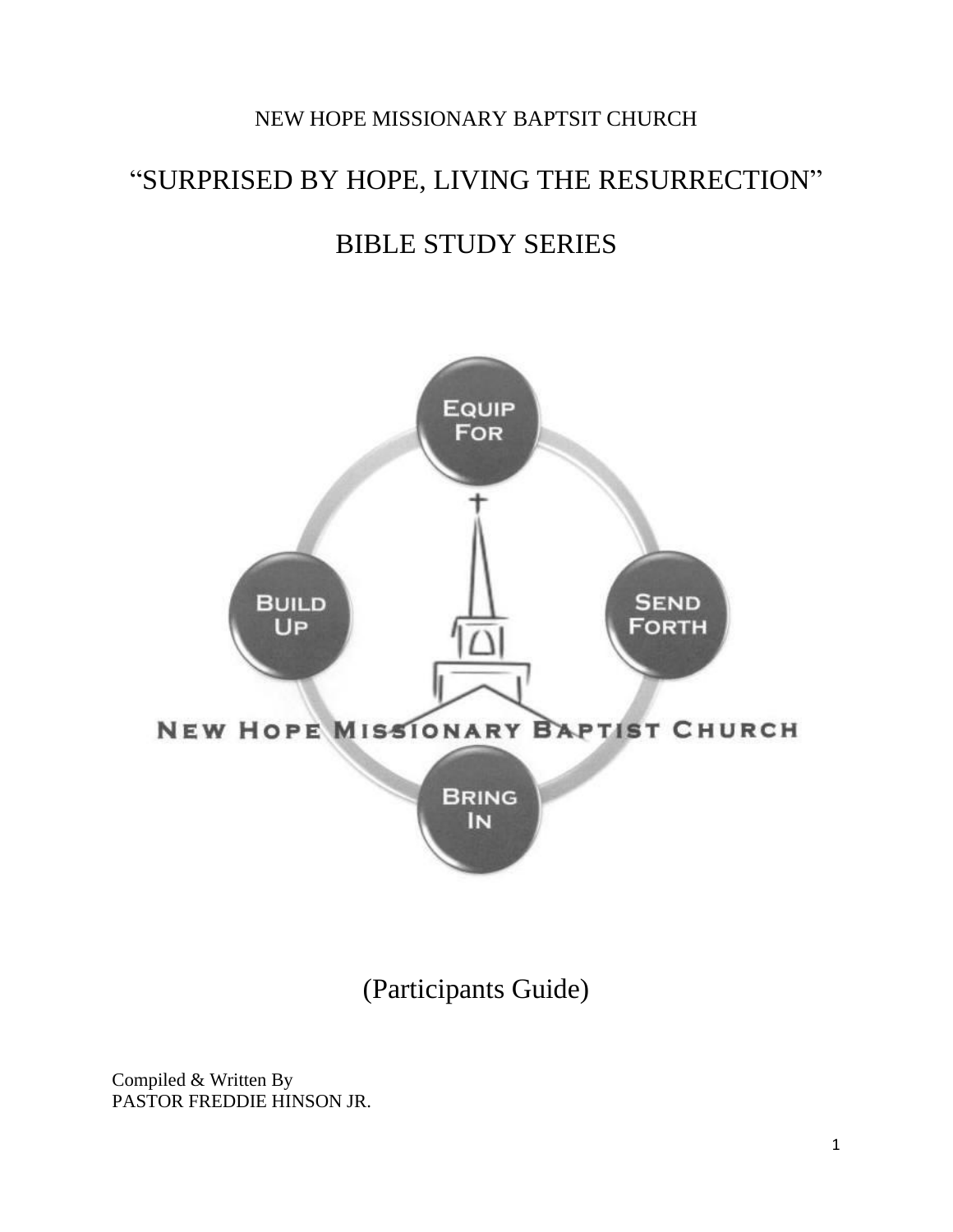### **Getting the Most Out of** *Living The Resurrection*

We've seen tragedies in our world with such atrocities as World Wars 1 & 2, The Vietnam war, The Korean War, Russia invading Afghanistan, the middle Eastern Conflict and now Russia invading the Ukraine. Not only war, but we have seen horrors of terrorism in the attacks of 1995 of the Murrah Federal Building and the 9/11 attacks on the world trade center where thousands lost their lives. Over these last two years we have seen what appears to be some very unprecedented times. As we are seemingly coming through a worldwide pandemic where the death toll is reported to be over 6,149,408 people worldwide and 900,000 of those deaths are reported here in the US. For many believers and non-believers there are many questions that linger regarding the times in which we live, the frailty and brevity of life, salvation, end times, and the resurrection. Listen and you hear many opinions some even mixed with scriptural backing but what is the biblical truth about life beyond this life?

The resurrection of Jesus Christ changed everything. When dawn broke on that first Easter morning, the sun rose on an entirely new world. The very fabric of creation had been transformed. The direction of history had been altered. The power of death had been broken. Life of every believer in Christ was made victorious through Him (Christ).

How are we to live in the light of that glorious day? How does Christ's great victory play out in our everyday lives? As people of the risen Lord, our identity and calling are rooted in the resurrection. We are the people of God's new creation living in the midst of a world still reeling from the longstanding effects of sin and death. As we receive healing and experience our own transformation in Christ, we show forth his risen life to others. Our renewed lives proclaim his resurrection, and those around us are drawn to the ever living source of that warmth and light.

Our next series of studies will explore the significance of Christ's resurrection for our everyday lives. Some may be Surprised By Hope as see biblically the impact of the resurrection on every believer as we live in our present reality as people of the Resurrection and the Risen Lord. We will see how the prophet Ezekiel spoke of a day of restoration and new beginning for God's people when they had all but given up hope. We will boldly approach Christ along with Jairus and the bleeding woman, trusting that he alone has the life-giving power to heal the sick and raise the dead. We will weep with Mary and Martha outside the tomb of Lazarus, and marvel at the way Christ's love reaches beyond the grave. We will walk with the two disciples on the road to Emmaus and discover that Christ has been with us the whole time. We will run with the women from the tomb to tell the disciples the great news and learn to take our place in the great mission of Christ to the world. We will hear Peter's bold testimony to the resurrection and join him in steadfast allegiance to the true Lord and King of all. With the Corinthian church we will discover that our life and work in the present age hold great meaning for our risen life to come. With the church at Rome we will learn that the Spirit of the risen Lord frees us from our bondage to sin and death. Along with the Colossians we will discover that the Christian life is lived through participation in Christ's resurrection and shows forth in the new clothing we wear. Finally, with John we will watch as God makes all things new and finally banishes death from his world.

My hope is that as we reflect together on the wonder of our lives as the people of the resurrection and the risen Lord, we will more deeply embrace God's promises to us and more fully embody his resurrected life for all the world to see.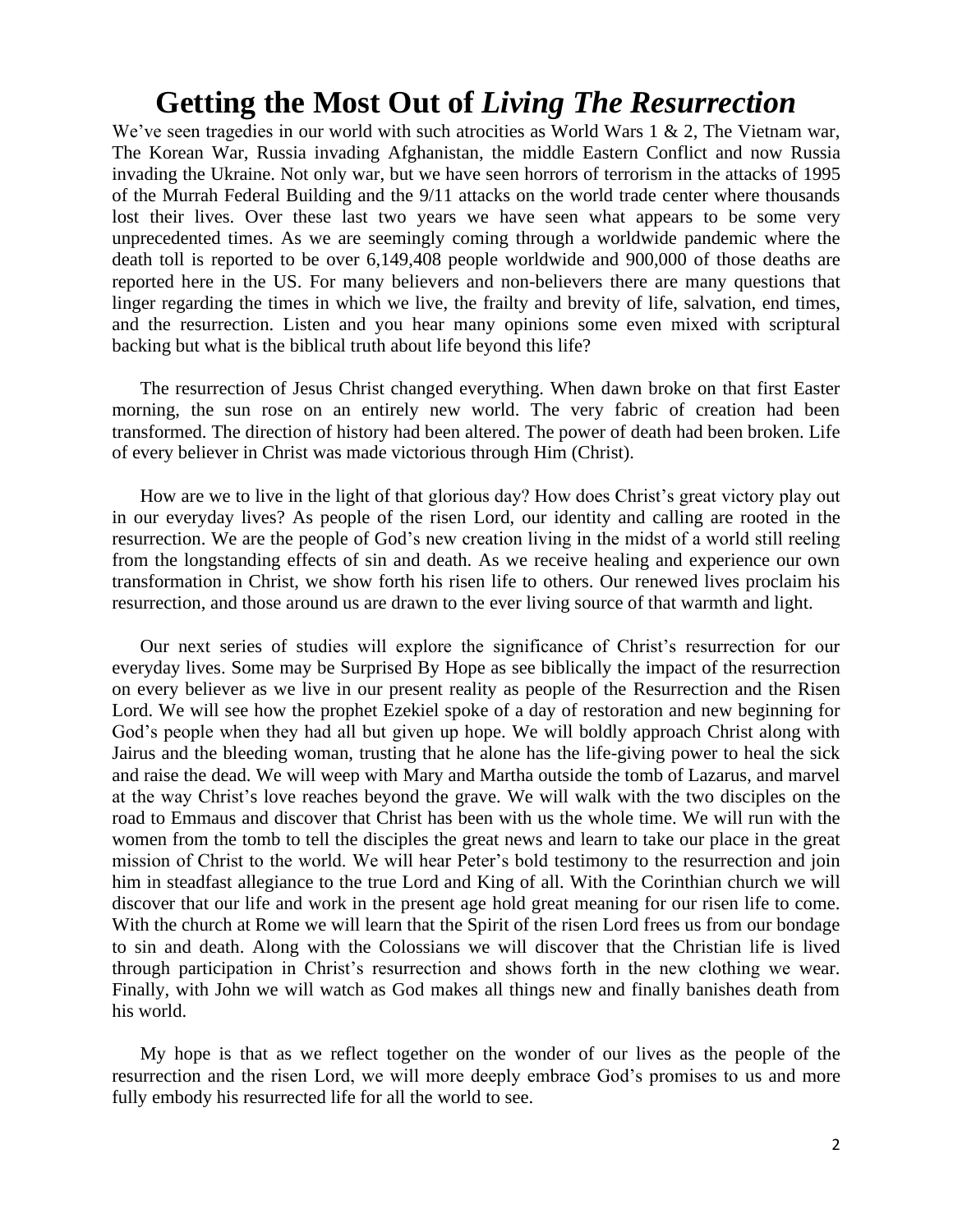## **Session 1**

### **New Breath for Old Bones**

*Ezekiel 37:1–14*

At the sudden lose of a close friend one friend consoled another who was heavily grieving "Breath." What strange advice. Isn't breathing one of those few things we aren't supposed to have to "remember" to do? In this instance, however, she was distraught and grieving this sudden death of an old friend she was apparently in desperate need of such basic guidance. Grief and loss had nearly drained the life out of her. It is in times like these that our insides can feel withered and starved of essential nutrients. To her amazement a few deep breaths began to calm her and bring back the sensation of life. In this study we'll explore God's promise to send his own life-giving breath to renew our lives in a way we could never do for ourselves.

**GROUP DISCUSSION**. Has there ever been a time when you experienced such distress? Describe a time when you could have used a reminder to breathe. What was happening in your life? Was someone there to help you?

**PERSONAL REFLECTION.** How do you experience the presence of God's Spirit in times of pain and loss?

The people of Israel lost their home to foreign invaders and were taken away as captives to a strange land. Overcome with grief, they wept aloud to the God who was supposed to look out for them. In response, the Spirit of the Lord came to the prophet Ezekiel and gave him a vision for the people. *Re-read Ezekiel 37:1–14*.

**1.** Imagine how Ezekiel must have felt after wandering back and forth through a valley full of old human bones. How does he respond to the Lord's surprising question in verse 3?

\_\_\_\_\_\_\_\_\_\_\_\_\_\_\_\_\_\_\_\_\_\_\_\_\_\_\_\_\_\_\_\_\_\_\_\_\_\_\_\_\_\_\_\_\_\_\_\_\_\_\_\_\_\_\_\_\_\_\_\_\_\_\_\_\_\_\_\_\_\_\_\_\_\_\_\_\_\_ \_\_\_\_\_\_\_\_\_\_\_\_\_\_\_\_\_\_\_\_\_\_\_\_\_\_\_\_\_\_\_\_\_\_\_\_\_\_\_\_\_\_\_\_\_\_\_\_\_\_\_\_\_\_\_\_\_\_\_\_\_\_\_\_\_\_\_\_\_\_\_\_\_\_\_\_\_\_

**2.** Notice that Ezekiel is not permitted to be a passive bystander in this vision. How did the Lord require Ezekiel to participate (v. 4)?

\_\_\_\_\_\_\_\_\_\_\_\_\_\_\_\_\_\_\_\_\_\_\_\_\_\_\_\_\_\_\_\_\_\_\_\_\_\_\_\_\_\_\_\_\_\_\_\_\_\_\_\_\_\_\_\_\_\_\_\_\_\_\_\_\_\_\_\_\_\_\_\_\_\_\_\_\_\_ \_\_\_\_\_\_\_\_\_\_\_\_\_\_\_\_\_\_\_\_\_\_\_\_\_\_\_\_\_\_\_\_\_\_\_\_\_\_\_\_\_\_\_\_\_\_\_\_\_\_\_\_\_\_\_\_\_\_\_\_\_\_\_\_\_\_\_\_\_\_\_\_\_\_\_\_\_\_

\_\_\_\_\_\_\_\_\_\_\_\_\_\_\_\_\_\_\_\_\_\_\_\_\_\_\_\_\_\_\_\_\_\_\_\_\_\_\_\_\_\_\_\_\_\_\_\_\_\_\_\_\_\_\_\_\_\_\_\_\_\_\_\_\_\_\_\_\_\_\_\_\_\_\_\_\_\_ \_\_\_\_\_\_\_\_\_\_\_\_\_\_\_\_\_\_\_\_\_\_\_\_\_\_\_\_\_\_\_\_\_\_\_\_\_\_\_\_\_\_\_\_\_\_\_\_\_\_\_\_\_\_\_\_\_\_\_\_\_\_\_\_\_\_\_\_\_\_\_\_\_\_\_\_\_\_

\_\_\_\_\_\_\_\_\_\_\_\_\_\_\_\_\_\_\_\_\_\_\_\_\_\_\_\_\_\_\_\_\_\_\_\_\_\_\_\_\_\_\_\_\_\_\_\_\_\_\_\_\_\_\_\_\_\_\_\_\_\_\_\_\_\_\_\_\_\_\_\_\_\_\_\_\_\_ \_\_\_\_\_\_\_\_\_\_\_\_\_\_\_\_\_\_\_\_\_\_\_\_\_\_\_\_\_\_\_\_\_\_\_\_\_\_\_\_\_\_\_\_\_\_\_\_\_\_\_\_\_\_\_\_\_\_\_\_\_\_\_\_\_\_\_\_\_\_\_\_\_\_\_\_\_\_

**3.** Why is it so important for the dry bones to "hear the word of the LORD" (v. 4)?

**4.** What prevents you from hearing God's Word in times of pain?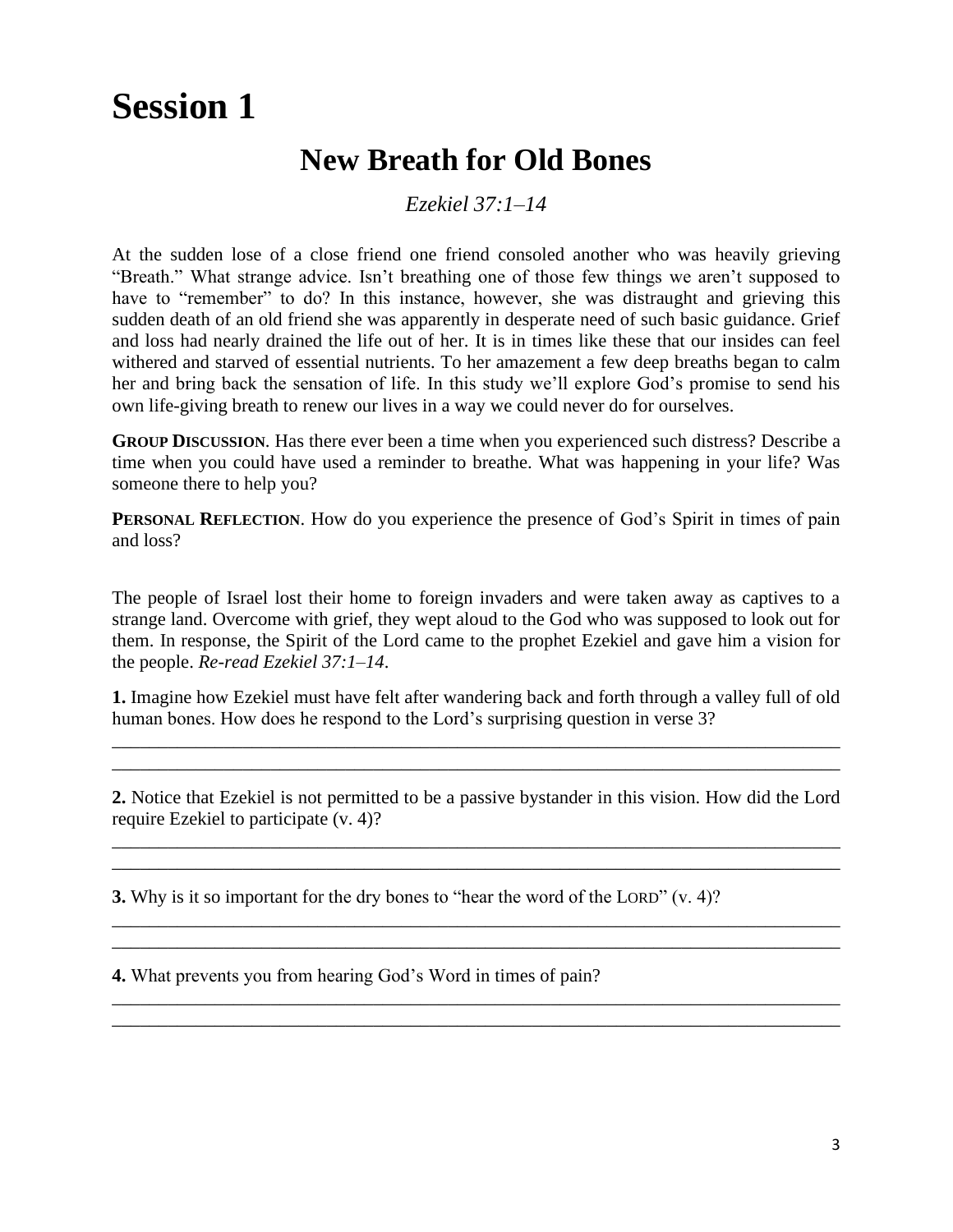**5.** What happens as Ezekiel begins to prophesy as he is commanded (v. 7)?

**6.** Why are the bodies still lifeless after the bones come together and are covered with sinews and skin (v. 8)?

\_\_\_\_\_\_\_\_\_\_\_\_\_\_\_\_\_\_\_\_\_\_\_\_\_\_\_\_\_\_\_\_\_\_\_\_\_\_\_\_\_\_\_\_\_\_\_\_\_\_\_\_\_\_\_\_\_\_\_\_\_\_\_\_\_\_\_\_\_\_\_\_\_\_\_\_\_\_ \_\_\_\_\_\_\_\_\_\_\_\_\_\_\_\_\_\_\_\_\_\_\_\_\_\_\_\_\_\_\_\_\_\_\_\_\_\_\_\_\_\_\_\_\_\_\_\_\_\_\_\_\_\_\_\_\_\_\_\_\_\_\_\_\_\_\_\_\_\_\_\_\_\_\_\_\_\_

\_\_\_\_\_\_\_\_\_\_\_\_\_\_\_\_\_\_\_\_\_\_\_\_\_\_\_\_\_\_\_\_\_\_\_\_\_\_\_\_\_\_\_\_\_\_\_\_\_\_\_\_\_\_\_\_\_\_\_\_\_\_\_\_\_\_\_\_\_\_\_\_\_\_\_\_\_\_ \_\_\_\_\_\_\_\_\_\_\_\_\_\_\_\_\_\_\_\_\_\_\_\_\_\_\_\_\_\_\_\_\_\_\_\_\_\_\_\_\_\_\_\_\_\_\_\_\_\_\_\_\_\_\_\_\_\_\_\_\_\_\_\_\_\_\_\_\_\_\_\_\_\_\_\_\_\_

**7.** Why might the two-stage process of bringing these dead back to life mirror the two-stage creation of human beings in the very beginning (see Genesis 2:7)?

\_\_\_\_\_\_\_\_\_\_\_\_\_\_\_\_\_\_\_\_\_\_\_\_\_\_\_\_\_\_\_\_\_\_\_\_\_\_\_\_\_\_\_\_\_\_\_\_\_\_\_\_\_\_\_\_\_\_\_\_\_\_\_\_\_\_\_\_\_\_\_\_\_\_\_\_\_\_ \_\_\_\_\_\_\_\_\_\_\_\_\_\_\_\_\_\_\_\_\_\_\_\_\_\_\_\_\_\_\_\_\_\_\_\_\_\_\_\_\_\_\_\_\_\_\_\_\_\_\_\_\_\_\_\_\_\_\_\_\_\_\_\_\_\_\_\_\_\_\_\_\_\_\_\_\_\_

\_\_\_\_\_\_\_\_\_\_\_\_\_\_\_\_\_\_\_\_\_\_\_\_\_\_\_\_\_\_\_\_\_\_\_\_\_\_\_\_\_\_\_\_\_\_\_\_\_\_\_\_\_\_\_\_\_\_\_\_\_\_\_\_\_\_\_\_\_\_\_\_\_\_\_\_\_\_

**8.** What do the bones (v. 11) and breath (v. 14) represent?

**9.** What did God promise the people through this vision (vv. 11–14)?

**10.** How does God's promise to raise up the dry bones and breathe new life into them give you courage in the face of pain and loss?

\_\_\_\_\_\_\_\_\_\_\_\_\_\_\_\_\_\_\_\_\_\_\_\_\_\_\_\_\_\_\_\_\_\_\_\_\_\_\_\_\_\_\_\_\_\_\_\_\_\_\_\_\_\_\_\_\_\_\_\_\_\_\_\_\_\_\_\_\_\_\_\_\_\_\_\_\_\_ \_\_\_\_\_\_\_\_\_\_\_\_\_\_\_\_\_\_\_\_\_\_\_\_\_\_\_\_\_\_\_\_\_\_\_\_\_\_\_\_\_\_\_\_\_\_\_\_\_\_\_\_\_\_\_\_\_\_\_\_\_\_\_\_\_\_\_\_\_\_\_\_\_\_\_\_\_\_

\_\_\_\_\_\_\_\_\_\_\_\_\_\_\_\_\_\_\_\_\_\_\_\_\_\_\_\_\_\_\_\_\_\_\_\_\_\_\_\_\_\_\_\_\_\_\_\_\_\_\_\_\_\_\_\_\_\_\_\_\_\_\_\_\_\_\_\_\_\_\_\_\_\_\_\_\_\_

\_\_\_\_\_\_\_\_\_\_\_\_\_\_\_\_\_\_\_\_\_\_\_\_\_\_\_\_\_\_\_\_\_\_\_\_\_\_\_\_\_\_\_\_\_\_\_\_\_\_\_\_\_\_\_\_\_\_\_\_\_\_\_\_\_\_\_\_\_\_\_\_\_\_\_\_\_\_ \_\_\_\_\_\_\_\_\_\_\_\_\_\_\_\_\_\_\_\_\_\_\_\_\_\_\_\_\_\_\_\_\_\_\_\_\_\_\_\_\_\_\_\_\_\_\_\_\_\_\_\_\_\_\_\_\_\_\_\_\_\_\_\_\_\_\_\_\_\_\_\_\_\_\_\_\_\_

\_\_\_\_\_\_\_\_\_\_\_\_\_\_\_\_\_\_\_\_\_\_\_\_\_\_\_\_\_\_\_\_\_\_\_\_\_\_\_\_\_\_\_\_\_\_\_\_\_\_\_\_\_\_\_\_\_\_\_\_\_\_\_\_\_\_\_\_\_\_\_\_\_\_\_\_\_\_ \_\_\_\_\_\_\_\_\_\_\_\_\_\_\_\_\_\_\_\_\_\_\_\_\_\_\_\_\_\_\_\_\_\_\_\_\_\_\_\_\_\_\_\_\_\_\_\_\_\_\_\_\_\_\_\_\_\_\_\_\_\_\_\_\_\_\_\_\_\_\_\_\_\_\_\_\_\_

**11.** Who are the people in your life who feel that "hope is gone" (v. 11)?

**12.** How is God calling you to "prophesy" to the "bones" and "breath" today?

\_\_\_\_\_\_\_\_\_\_\_\_\_\_\_\_\_\_\_\_\_\_\_\_\_\_\_\_\_\_\_\_\_\_\_\_\_\_\_\_\_\_\_\_\_\_\_\_\_\_\_\_\_\_\_\_\_\_\_\_\_\_\_\_\_\_\_\_\_\_\_\_\_\_\_\_\_\_

*Give thanks to God that all hope is not lost, and pray that his Spirit would continue to breathe new life into you and all his people. Ask God to give you such confidence in his promises of resurrection and new creation that you joyfully speak this good news to all who are tempted to despair*.

#### **Now or Later**

Ezekiel 37:1–14 is just one of several key Old Testament passages that began to cultivate a hope for resurrection among the people of Israel. Others you may want to reflect on are Job 19:25–27; Daniel 12:1–3; Isaiah 53:10–12 and Hosea 13:14. What images are used in each of these passages to communicate God's promises to his people? How do they find their ultimate fulfillment in Christ?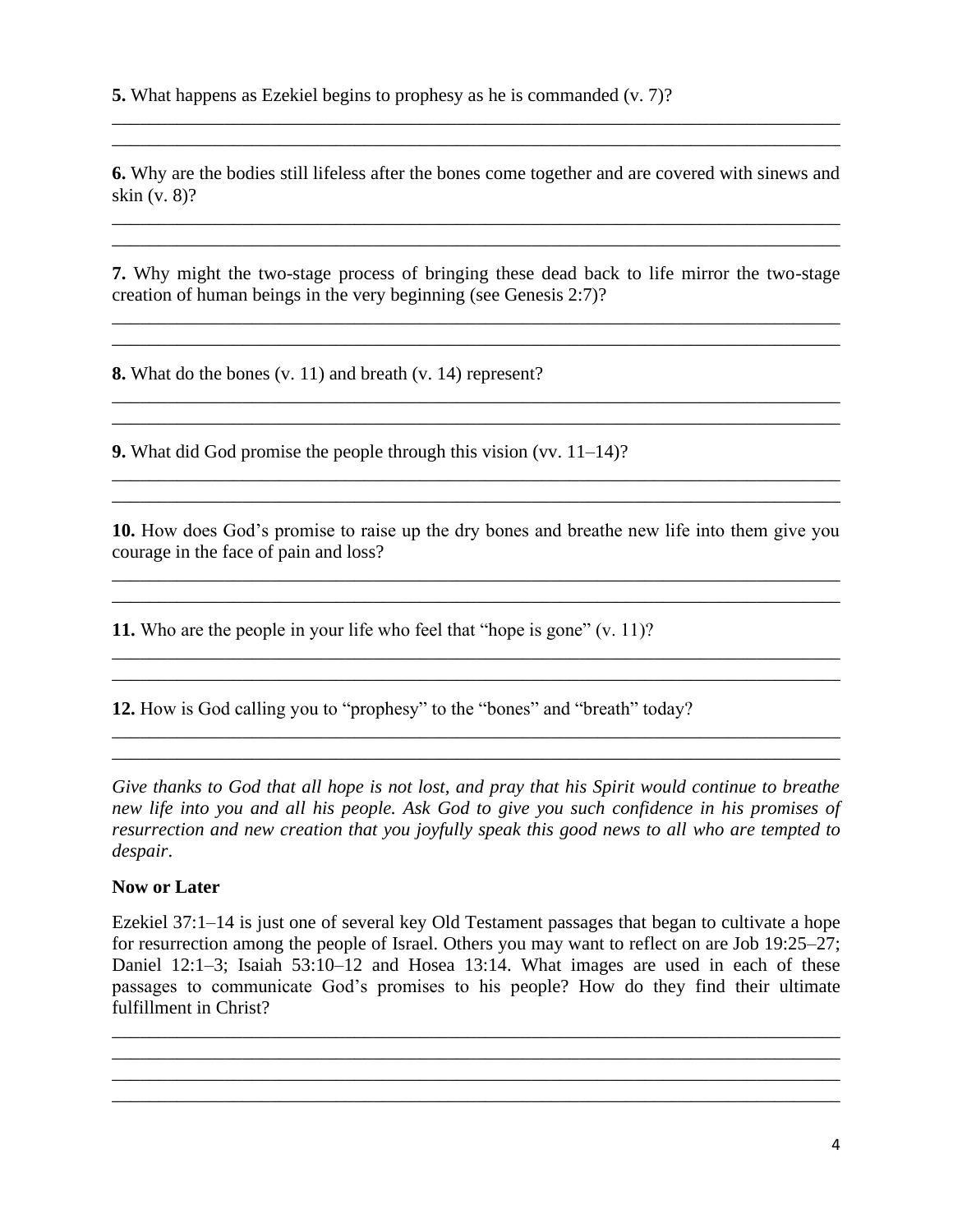## **Session 2**

### **Healing and Restoration**

*Mark 5:21–43*

B.C Powder, Father Johns, Black Draught, Castor Oil, Three Six's, these were all the remedies for ailments for just about any sickness that dared inflict itself on anyone of us in my family and probably yours as well when you were growing up. Only when things got desperate, totally beyond our control would our family trouble a doctor or anyone else with our ailments. Most of the time we could handle it ourselves, "thank you very much." Not only has this philosophy stayed with me as an adult, it has worked its way into other areas of my life as well. It is often very difficult for me to admit that something is out of my control. I'm embarrassed to cry out for help. But when I hit that point of desperation, when I realize that I simply don't have the personal resources to overcome a challenge, I reach out for others who do have the power to help me. In this study we'll meet two characters in desperate situations who take the risk of turning to someone more powerful than themselves for healing and restoration.

**GROUP DISCUSSION.** Describe a time when you felt overwhelmed by a problem and reached out to someone for help. How did you feel before you asked for help? How did you feel after? What was the result?

**PERSONAL REFLECTION.** In what circumstances is it difficult for you to trust in others to help you?

After leaving the Gentile region of the Decapolis, Jesus returns to Galilee to continue his ministry of teaching and healing. There he is met by a great crowd of people who are eager for his time and attention. *Re-read Mark 5:21–43*.

**1.** Imagine that you are in the crowd of people gathered around Jesus (v. 21), excited that such a great healer has come to your town. Would you try to approach him? If so, what kind of healing would you ask for?

\_\_\_\_\_\_\_\_\_\_\_\_\_\_\_\_\_\_\_\_\_\_\_\_\_\_\_\_\_\_\_\_\_\_\_\_\_\_\_\_\_\_\_\_\_\_\_\_\_\_\_\_\_\_\_\_\_\_\_\_\_\_\_\_\_\_\_\_\_\_\_\_\_\_\_\_\_\_ \_\_\_\_\_\_\_\_\_\_\_\_\_\_\_\_\_\_\_\_\_\_\_\_\_\_\_\_\_\_\_\_\_\_\_\_\_\_\_\_\_\_\_\_\_\_\_\_\_\_\_\_\_\_\_\_\_\_\_\_\_\_\_\_\_\_\_\_\_\_\_\_\_\_\_\_\_\_

**2.** In the midst of this needy multitude, one particularly desperate man makes his way to center stage. What does he ask of Jesus (v. 23)?

\_\_\_\_\_\_\_\_\_\_\_\_\_\_\_\_\_\_\_\_\_\_\_\_\_\_\_\_\_\_\_\_\_\_\_\_\_\_\_\_\_\_\_\_\_\_\_\_\_\_\_\_\_\_\_\_\_\_\_\_\_\_\_\_\_\_\_\_\_\_\_\_\_\_\_\_\_\_ \_\_\_\_\_\_\_\_\_\_\_\_\_\_\_\_\_\_\_\_\_\_\_\_\_\_\_\_\_\_\_\_\_\_\_\_\_\_\_\_\_\_\_\_\_\_\_\_\_\_\_\_\_\_\_\_\_\_\_\_\_\_\_\_\_\_\_\_\_\_\_\_\_\_\_\_\_\_

**3.** Jairus is identified as a synagogue leader. Why might it have been risky for him to throw himself at Jesus' feet and beg for help in public?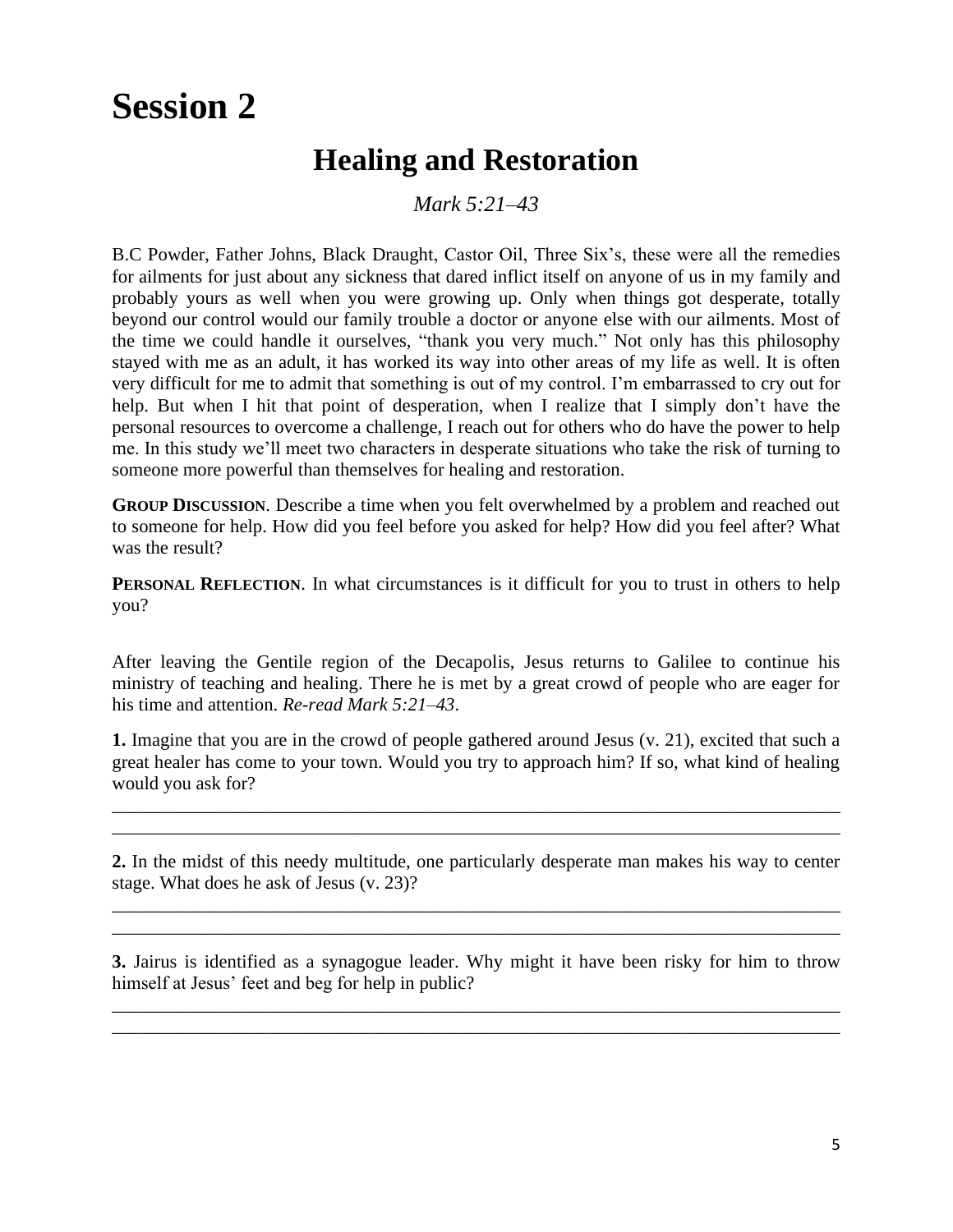**4.** What risks do you need to take in order to turn to Jesus for help?

**5.** In verse 25, the scene is interrupted. The story of Jairus is suspended as yet another desperate character pushes her way into the picture. What do we learn about this unnamed woman (vv. 25– 26)?

\_\_\_\_\_\_\_\_\_\_\_\_\_\_\_\_\_\_\_\_\_\_\_\_\_\_\_\_\_\_\_\_\_\_\_\_\_\_\_\_\_\_\_\_\_\_\_\_\_\_\_\_\_\_\_\_\_\_\_\_\_\_\_\_\_\_\_\_\_\_\_\_\_\_\_\_\_\_ \_\_\_\_\_\_\_\_\_\_\_\_\_\_\_\_\_\_\_\_\_\_\_\_\_\_\_\_\_\_\_\_\_\_\_\_\_\_\_\_\_\_\_\_\_\_\_\_\_\_\_\_\_\_\_\_\_\_\_\_\_\_\_\_\_\_\_\_\_\_\_\_\_\_\_\_\_\_

\_\_\_\_\_\_\_\_\_\_\_\_\_\_\_\_\_\_\_\_\_\_\_\_\_\_\_\_\_\_\_\_\_\_\_\_\_\_\_\_\_\_\_\_\_\_\_\_\_\_\_\_\_\_\_\_\_\_\_\_\_\_\_\_\_\_\_\_\_\_\_\_\_\_\_\_\_\_ \_\_\_\_\_\_\_\_\_\_\_\_\_\_\_\_\_\_\_\_\_\_\_\_\_\_\_\_\_\_\_\_\_\_\_\_\_\_\_\_\_\_\_\_\_\_\_\_\_\_\_\_\_\_\_\_\_\_\_\_\_\_\_\_\_\_\_\_\_\_\_\_\_\_\_\_\_\_

**6.** Why do you think the woman tried to get away with touching Jesus' cloak in secret (v. 28)?

\_\_\_\_\_\_\_\_\_\_\_\_\_\_\_\_\_\_\_\_\_\_\_\_\_\_\_\_\_\_\_\_\_\_\_\_\_\_\_\_\_\_\_\_\_\_\_\_\_\_\_\_\_\_\_\_\_\_\_\_\_\_\_\_\_\_\_\_\_\_\_\_\_\_\_\_\_\_ \_\_\_\_\_\_\_\_\_\_\_\_\_\_\_\_\_\_\_\_\_\_\_\_\_\_\_\_\_\_\_\_\_\_\_\_\_\_\_\_\_\_\_\_\_\_\_\_\_\_\_\_\_\_\_\_\_\_\_\_\_\_\_\_\_\_\_\_\_\_\_\_\_\_\_\_\_\_

**7.** When she touches Jesus' garment, the woman immediately knows that she is healed of her disease. But before she can run home rejoicing, Jesus calls her out: "Who touched my clothes?" (v. 30). Why do you think Jesus insisted on meeting the person who secretly sought healing from him?

\_\_\_\_\_\_\_\_\_\_\_\_\_\_\_\_\_\_\_\_\_\_\_\_\_\_\_\_\_\_\_\_\_\_\_\_\_\_\_\_\_\_\_\_\_\_\_\_\_\_\_\_\_\_\_\_\_\_\_\_\_\_\_\_\_\_\_\_\_\_\_\_\_\_\_\_\_\_ \_\_\_\_\_\_\_\_\_\_\_\_\_\_\_\_\_\_\_\_\_\_\_\_\_\_\_\_\_\_\_\_\_\_\_\_\_\_\_\_\_\_\_\_\_\_\_\_\_\_\_\_\_\_\_\_\_\_\_\_\_\_\_\_\_\_\_\_\_\_\_\_\_\_\_\_\_\_

**8.** Consider the kind words that Jesus speaks to the woman in verse 34. He calls her "daughter" and sends her home with a blessing of peace. What do we learn about the character of Jesus and the kind of healing he brings from this encounter?

\_\_\_\_\_\_\_\_\_\_\_\_\_\_\_\_\_\_\_\_\_\_\_\_\_\_\_\_\_\_\_\_\_\_\_\_\_\_\_\_\_\_\_\_\_\_\_\_\_\_\_\_\_\_\_\_\_\_\_\_\_\_\_\_\_\_\_\_\_\_\_\_\_\_\_\_\_\_ \_\_\_\_\_\_\_\_\_\_\_\_\_\_\_\_\_\_\_\_\_\_\_\_\_\_\_\_\_\_\_\_\_\_\_\_\_\_\_\_\_\_\_\_\_\_\_\_\_\_\_\_\_\_\_\_\_\_\_\_\_\_\_\_\_\_\_\_\_\_\_\_\_\_\_\_\_\_

**9.** In verse 35 the story of Jairus resumes with some devastating news: "Your daughter is dead." Jesus has taken too long to get there and now all hope is gone. How might Jairus have felt toward Jesus at this moment?

\_\_\_\_\_\_\_\_\_\_\_\_\_\_\_\_\_\_\_\_\_\_\_\_\_\_\_\_\_\_\_\_\_\_\_\_\_\_\_\_\_\_\_\_\_\_\_\_\_\_\_\_\_\_\_\_\_\_\_\_\_\_\_\_\_\_\_\_\_\_\_\_\_\_\_\_\_\_ \_\_\_\_\_\_\_\_\_\_\_\_\_\_\_\_\_\_\_\_\_\_\_\_\_\_\_\_\_\_\_\_\_\_\_\_\_\_\_\_\_\_\_\_\_\_\_\_\_\_\_\_\_\_\_\_\_\_\_\_\_\_\_\_\_\_\_\_\_\_\_\_\_\_\_\_\_\_

**10.** Jesus, however, is not discouraged by this news of the girl's death. What does Jesus mean when he tells the distraught people that "the child is not dead but asleep" (v. 39)?

\_\_\_\_\_\_\_\_\_\_\_\_\_\_\_\_\_\_\_\_\_\_\_\_\_\_\_\_\_\_\_\_\_\_\_\_\_\_\_\_\_\_\_\_\_\_\_\_\_\_\_\_\_\_\_\_\_\_\_\_\_\_\_\_\_\_\_\_\_\_\_\_\_\_\_\_\_\_ \_\_\_\_\_\_\_\_\_\_\_\_\_\_\_\_\_\_\_\_\_\_\_\_\_\_\_\_\_\_\_\_\_\_\_\_\_\_\_\_\_\_\_\_\_\_\_\_\_\_\_\_\_\_\_\_\_\_\_\_\_\_\_\_\_\_\_\_\_\_\_\_\_\_\_\_\_\_

**11.** Imagine yourself in this scene. What might it have been like to be among the people mourning the death of the girl at one moment and then "completely astonished" at the next?

\_\_\_\_\_\_\_\_\_\_\_\_\_\_\_\_\_\_\_\_\_\_\_\_\_\_\_\_\_\_\_\_\_\_\_\_\_\_\_\_\_\_\_\_\_\_\_\_\_\_\_\_\_\_\_\_\_\_\_\_\_\_\_\_\_\_\_\_\_\_\_\_\_\_\_\_\_\_ \_\_\_\_\_\_\_\_\_\_\_\_\_\_\_\_\_\_\_\_\_\_\_\_\_\_\_\_\_\_\_\_\_\_\_\_\_\_\_\_\_\_\_\_\_\_\_\_\_\_\_\_\_\_\_\_\_\_\_\_\_\_\_\_\_\_\_\_\_\_\_\_\_\_\_\_\_\_

\_\_\_\_\_\_\_\_\_\_\_\_\_\_\_\_\_\_\_\_\_\_\_\_\_\_\_\_\_\_\_\_\_\_\_\_\_\_\_\_\_\_\_\_\_\_\_\_\_\_\_\_\_\_\_\_\_\_\_\_\_\_\_\_\_\_\_\_\_\_\_\_\_\_\_\_\_\_ \_\_\_\_\_\_\_\_\_\_\_\_\_\_\_\_\_\_\_\_\_\_\_\_\_\_\_\_\_\_\_\_\_\_\_\_\_\_\_\_\_\_\_\_\_\_\_\_\_\_\_\_\_\_\_\_\_\_\_\_\_\_\_\_\_\_\_\_\_\_\_\_\_\_\_\_\_\_

What might it have been like to be the little girl who was brought back from death?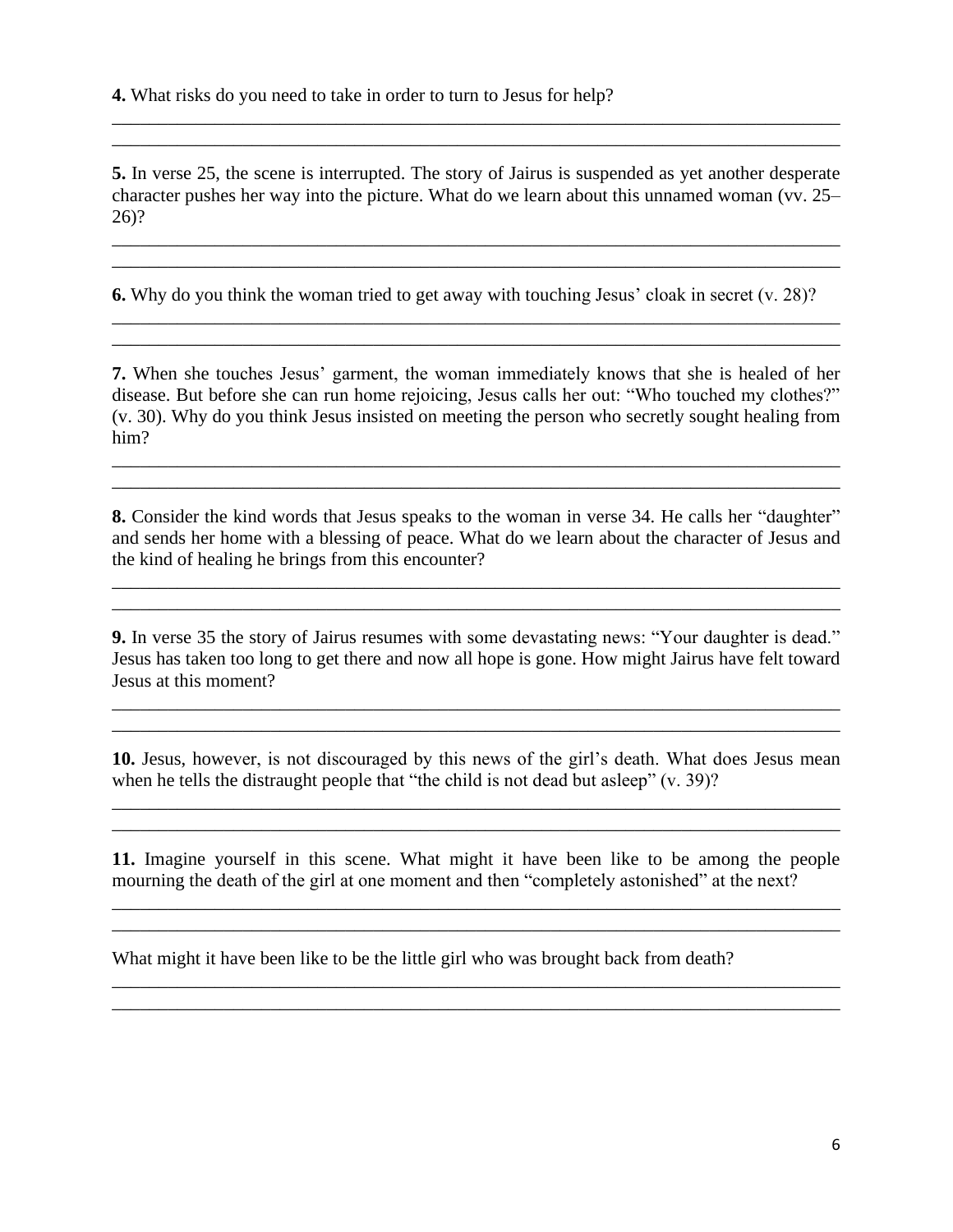**12.** In both stories told here, desperate people reach out to Jesus, daring to trust in him as their last hope. As a result of their faith, we catch a glimpse of resurrection wholeness as Jesus brings healing and restoration right here in the midst of our world. Where do you see the healing and resurrection power of Jesus at work in your world?

\_\_\_\_\_\_\_\_\_\_\_\_\_\_\_\_\_\_\_\_\_\_\_\_\_\_\_\_\_\_\_\_\_\_\_\_\_\_\_\_\_\_\_\_\_\_\_\_\_\_\_\_\_\_\_\_\_\_\_\_\_\_\_\_\_\_\_\_\_\_\_\_\_\_\_\_\_\_ \_\_\_\_\_\_\_\_\_\_\_\_\_\_\_\_\_\_\_\_\_\_\_\_\_\_\_\_\_\_\_\_\_\_\_\_\_\_\_\_\_\_\_\_\_\_\_\_\_\_\_\_\_\_\_\_\_\_\_\_\_\_\_\_\_\_\_\_\_\_\_\_\_\_\_\_\_\_

*Spend some time in praise and thanks to God for the healing and restoration that come through Jesus Christ. Offer prayers for specific needs in your life and those around you, daring to trust that God will demonstrate the power of the resurrection in your world today*.

### **Now or Later**

Mark's Gospel tells many stories of the healing and resurrection power of Jesus. For example, look at Mark 1:29–31; 1:40–42; 2:1–11; 3:1–6; 5:1–20; 7:31–37; 8:22–26. What do these stories have in common? What do we learn from them about Jesus, his concern for people, and the kind of healing and restoration that he brings?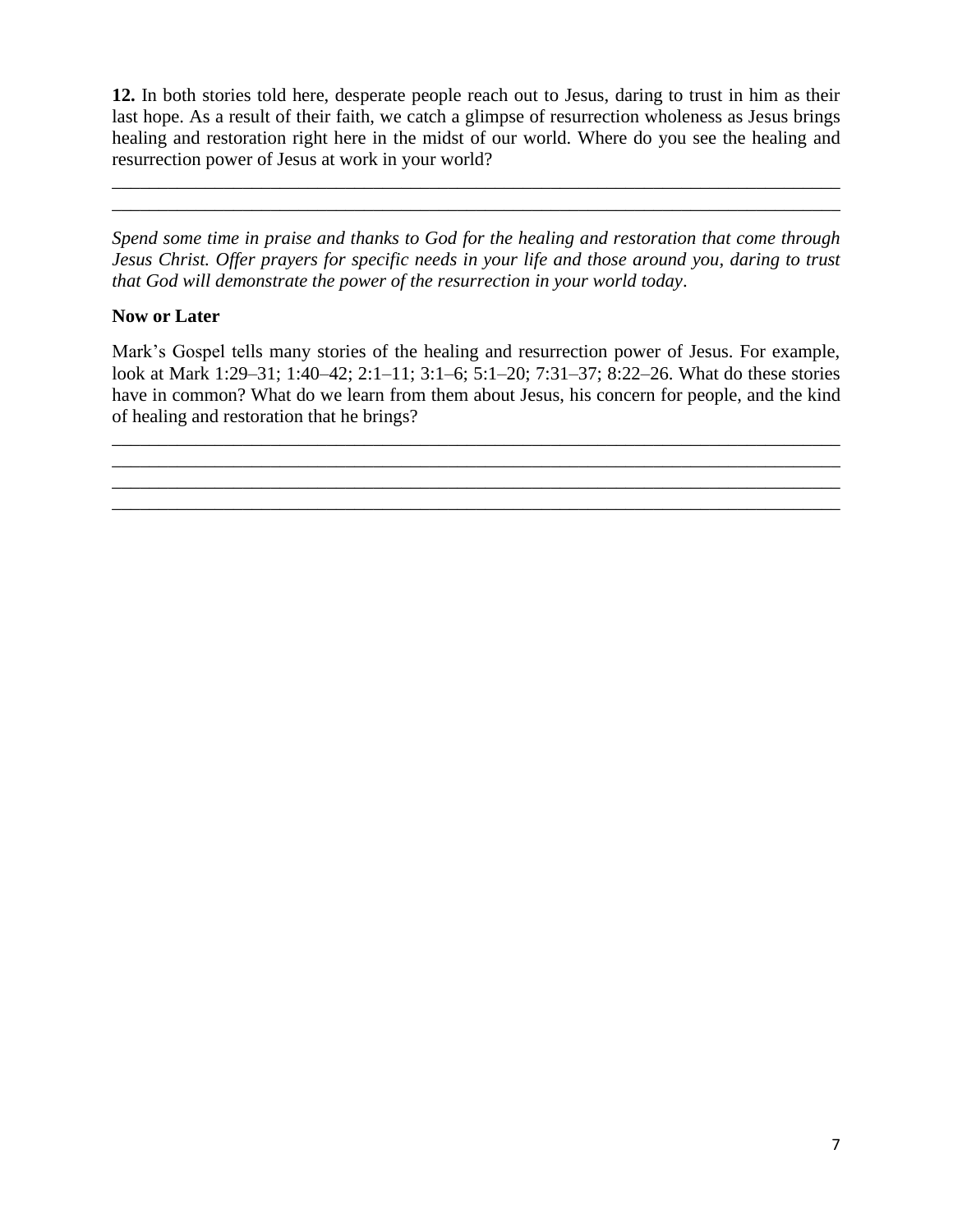### **A Love Stronger Than Death**

*John 11:17–44*

Boy and girl meet and fall in love. Someone puts an obstacle in the way of their love. Girl fakes her death to get around obstacle. Boy finds girl and thinks she's dead. Boy despairs and kills himself. Girl wakes up and finds boy dead. Girl despairs and kills herself.

Does this story sound familiar to you? Many of us would quickly identify it as (roughly) the plot of *Romeo and Juliet*. Indeed it is. But Shakespeare's story didn't come out of nowhere. Similar stories of passionate human love ending in tragedy and death have been quite common throughout history. There seems to be a widespread belief that love is powerful stuff—and potentially fatal! But in this study we'll discover another kind of love that is even stronger. And unlike the broken human love that can end in devastation and death, this love leads to resurrection and life.

**GROUP DISCUSSION**. What are some popular love stories from books, television, movies or real life? How do they reveal both the intensity and the brokenness of human love?

**PERSONAL REFLECTION**. How has human love brought both joy and pain to your life?

Jesus didn't show up. Mary and Martha called for him when their brother Lazarus grew very sick. They waited for him, but he didn't come. And then it was too late. But when Jesus finally does arrive on the scene, he demonstrates that his love for Lazarus is far greater than mere human love could ever be. *Re-read John 11:17–44*.

**1.** Many friends and relatives gathered around Mary and Martha to offer consolation (v. 19). If you had been there, what would you have said to these grief-stricken sisters?

\_\_\_\_\_\_\_\_\_\_\_\_\_\_\_\_\_\_\_\_\_\_\_\_\_\_\_\_\_\_\_\_\_\_\_\_\_\_\_\_\_\_\_\_\_\_\_\_\_\_\_\_\_\_\_\_\_\_\_\_\_\_\_\_\_\_\_\_\_\_\_\_\_\_\_\_\_\_ \_\_\_\_\_\_\_\_\_\_\_\_\_\_\_\_\_\_\_\_\_\_\_\_\_\_\_\_\_\_\_\_\_\_\_\_\_\_\_\_\_\_\_\_\_\_\_\_\_\_\_\_\_\_\_\_\_\_\_\_\_\_\_\_\_\_\_\_\_\_\_\_\_\_\_\_\_\_

**2.** How did Martha react when Jesus finally showed up (vv. 21–22)?

**3.** Jesus attempts to comfort Martha by assuring her that her brother will "rise again" (v. 23). How does Martha understand this promise?

\_\_\_\_\_\_\_\_\_\_\_\_\_\_\_\_\_\_\_\_\_\_\_\_\_\_\_\_\_\_\_\_\_\_\_\_\_\_\_\_\_\_\_\_\_\_\_\_\_\_\_\_\_\_\_\_\_\_\_\_\_\_\_\_\_\_\_\_\_\_\_\_\_\_\_\_\_\_ \_\_\_\_\_\_\_\_\_\_\_\_\_\_\_\_\_\_\_\_\_\_\_\_\_\_\_\_\_\_\_\_\_\_\_\_\_\_\_\_\_\_\_\_\_\_\_\_\_\_\_\_\_\_\_\_\_\_\_\_\_\_\_\_\_\_\_\_\_\_\_\_\_\_\_\_\_\_

\_\_\_\_\_\_\_\_\_\_\_\_\_\_\_\_\_\_\_\_\_\_\_\_\_\_\_\_\_\_\_\_\_\_\_\_\_\_\_\_\_\_\_\_\_\_\_\_\_\_\_\_\_\_\_\_\_\_\_\_\_\_\_\_\_\_\_\_\_\_\_\_\_\_\_\_\_\_ \_\_\_\_\_\_\_\_\_\_\_\_\_\_\_\_\_\_\_\_\_\_\_\_\_\_\_\_\_\_\_\_\_\_\_\_\_\_\_\_\_\_\_\_\_\_\_\_\_\_\_\_\_\_\_\_\_\_\_\_\_\_\_\_\_\_\_\_\_\_\_\_\_\_\_\_\_\_

**4.** What new perspective and promise does Jesus offer Martha in the midst of her grief (vv. 24– 25)?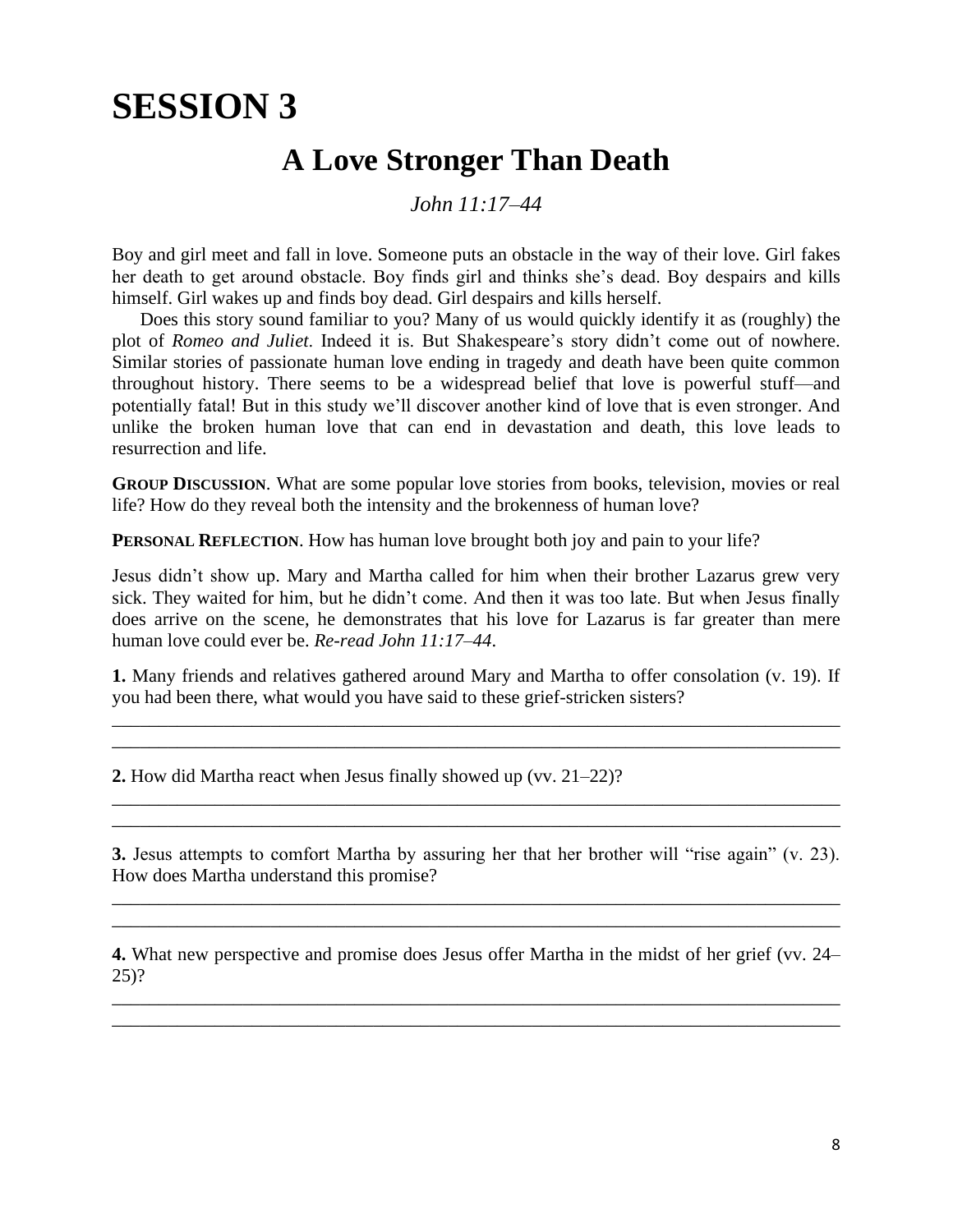**5.** Think about how you would answer Jesus' question in verse 26. How does a person's answer to this question affect the way he or she responds to death?

\_\_\_\_\_\_\_\_\_\_\_\_\_\_\_\_\_\_\_\_\_\_\_\_\_\_\_\_\_\_\_\_\_\_\_\_\_\_\_\_\_\_\_\_\_\_\_\_\_\_\_\_\_\_\_\_\_\_\_\_\_\_\_\_\_\_\_\_\_\_\_\_\_\_\_\_\_\_ \_\_\_\_\_\_\_\_\_\_\_\_\_\_\_\_\_\_\_\_\_\_\_\_\_\_\_\_\_\_\_\_\_\_\_\_\_\_\_\_\_\_\_\_\_\_\_\_\_\_\_\_\_\_\_\_\_\_\_\_\_\_\_\_\_\_\_\_\_\_\_\_\_\_\_\_\_\_

\_\_\_\_\_\_\_\_\_\_\_\_\_\_\_\_\_\_\_\_\_\_\_\_\_\_\_\_\_\_\_\_\_\_\_\_\_\_\_\_\_\_\_\_\_\_\_\_\_\_\_\_\_\_\_\_\_\_\_\_\_\_\_\_\_\_\_\_\_\_\_\_\_\_\_\_\_\_ \_\_\_\_\_\_\_\_\_\_\_\_\_\_\_\_\_\_\_\_\_\_\_\_\_\_\_\_\_\_\_\_\_\_\_\_\_\_\_\_\_\_\_\_\_\_\_\_\_\_\_\_\_\_\_\_\_\_\_\_\_\_\_\_\_\_\_\_\_\_\_\_\_\_\_\_\_\_

**6.** How does Mary's reaction to Jesus (vv. 32–33) compare with Martha's?

**7.** This story emphasizes several times that Jesus is "deeply moved" and "troubled," even to the point of weeping (vv. 33–35, 38). How do those gathered around Jesus interpret his display of emotion (vv. 36–37)?

\_\_\_\_\_\_\_\_\_\_\_\_\_\_\_\_\_\_\_\_\_\_\_\_\_\_\_\_\_\_\_\_\_\_\_\_\_\_\_\_\_\_\_\_\_\_\_\_\_\_\_\_\_\_\_\_\_\_\_\_\_\_\_\_\_\_\_\_\_\_\_\_\_\_\_\_\_\_ \_\_\_\_\_\_\_\_\_\_\_\_\_\_\_\_\_\_\_\_\_\_\_\_\_\_\_\_\_\_\_\_\_\_\_\_\_\_\_\_\_\_\_\_\_\_\_\_\_\_\_\_\_\_\_\_\_\_\_\_\_\_\_\_\_\_\_\_\_\_\_\_\_\_\_\_\_\_

**8.** Earlier in John's Gospel, we are told that Jesus, God's only Son, has "made known" the Father to us (John 1:18). What in particular do Jesus' tears at Lazarus's grave make known to us about the Father?

\_\_\_\_\_\_\_\_\_\_\_\_\_\_\_\_\_\_\_\_\_\_\_\_\_\_\_\_\_\_\_\_\_\_\_\_\_\_\_\_\_\_\_\_\_\_\_\_\_\_\_\_\_\_\_\_\_\_\_\_\_\_\_\_\_\_\_\_\_\_\_\_\_\_\_\_\_\_ \_\_\_\_\_\_\_\_\_\_\_\_\_\_\_\_\_\_\_\_\_\_\_\_\_\_\_\_\_\_\_\_\_\_\_\_\_\_\_\_\_\_\_\_\_\_\_\_\_\_\_\_\_\_\_\_\_\_\_\_\_\_\_\_\_\_\_\_\_\_\_\_\_\_\_\_\_\_

\_\_\_\_\_\_\_\_\_\_\_\_\_\_\_\_\_\_\_\_\_\_\_\_\_\_\_\_\_\_\_\_\_\_\_\_\_\_\_\_\_\_\_\_\_\_\_\_\_\_\_\_\_\_\_\_\_\_\_\_\_\_\_\_\_\_\_\_\_\_\_\_\_\_\_\_\_\_

**9.** How do Jesus' tears challenge your understanding of God?

**10.** Along with the others gathered around, Jesus offers words of hope and tears of solidarity. But that's not all he does. As the one who himself embodied resurrection and life (v. 25), Jesus was able to do much more than anyone could have ever expected that day. How does Martha's reaction to Jesus' request in verse 39 demonstrate that she had not totally grasped the meaning of her earlier conversation with Jesus (vv. 21–27)?

\_\_\_\_\_\_\_\_\_\_\_\_\_\_\_\_\_\_\_\_\_\_\_\_\_\_\_\_\_\_\_\_\_\_\_\_\_\_\_\_\_\_\_\_\_\_\_\_\_\_\_\_\_\_\_\_\_\_\_\_\_\_\_\_\_\_\_\_\_\_\_\_\_\_\_\_\_\_ \_\_\_\_\_\_\_\_\_\_\_\_\_\_\_\_\_\_\_\_\_\_\_\_\_\_\_\_\_\_\_\_\_\_\_\_\_\_\_\_\_\_\_\_\_\_\_\_\_\_\_\_\_\_\_\_\_\_\_\_\_\_\_\_\_\_\_\_\_\_\_\_\_\_\_\_\_\_

\_\_\_\_\_\_\_\_\_\_\_\_\_\_\_\_\_\_\_\_\_\_\_\_\_\_\_\_\_\_\_\_\_\_\_\_\_\_\_\_\_\_\_\_\_\_\_\_\_\_\_\_\_\_\_\_\_\_\_\_\_\_\_\_\_\_\_\_\_\_\_\_\_\_\_\_\_\_

**11.** How do you sometimes fail to understand and embrace God's promises?

**12.** This story invites us to trust in the strength of God's love for us. Just as Jesus loved Lazarus (v. 36) and had the power to call him forth from the grave, so is his love for us much stronger than death. How does God's strong love enable you to live and love more fully today?

\_\_\_\_\_\_\_\_\_\_\_\_\_\_\_\_\_\_\_\_\_\_\_\_\_\_\_\_\_\_\_\_\_\_\_\_\_\_\_\_\_\_\_\_\_\_\_\_\_\_\_\_\_\_\_\_\_\_\_\_\_\_\_\_\_\_\_\_\_\_\_\_\_\_\_\_\_\_ \_\_\_\_\_\_\_\_\_\_\_\_\_\_\_\_\_\_\_\_\_\_\_\_\_\_\_\_\_\_\_\_\_\_\_\_\_\_\_\_\_\_\_\_\_\_\_\_\_\_\_\_\_\_\_\_\_\_\_\_\_\_\_\_\_\_\_\_\_\_\_\_\_\_\_\_\_\_

\_\_\_\_\_\_\_\_\_\_\_\_\_\_\_\_\_\_\_\_\_\_\_\_\_\_\_\_\_\_\_\_\_\_\_\_\_\_\_\_\_\_\_\_\_\_\_\_\_\_\_\_\_\_\_\_\_\_\_\_\_\_\_\_\_\_\_\_\_\_\_\_\_\_\_\_\_\_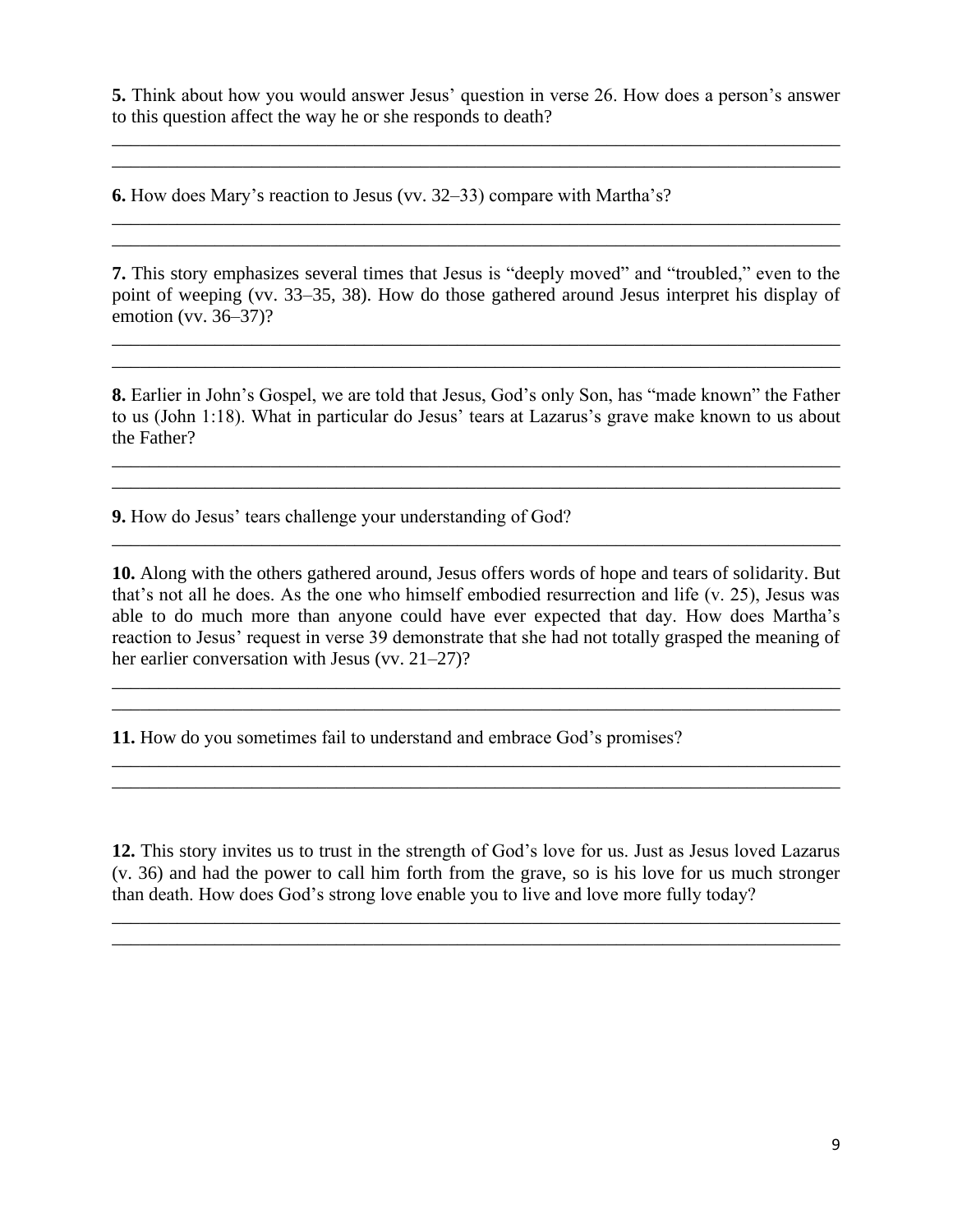#### **Pray for Transformation**

*Rest quietly and gratefully for a minute in the strength of God's love for you. Hear Jesus' voice calling you forth from death into new life. Pray that his love will give you courage and strength to live more fully for him each day*.

#### **Now or Later**

Take a few minutes to read and reflect on the follow-up episode in John 12:1–11. Here we see different responses to the life-giving love that Jesus demonstrated to Lazarus and his sisters. What characters are present in this scene (vv. 1–4, 9, 10)? How does each character (or group) respond to what Jesus has done? Who demonstrates true understanding? Who totally misses the point?

\_\_\_\_\_\_\_\_\_\_\_\_\_\_\_\_\_\_\_\_\_\_\_\_\_\_\_\_\_\_\_\_\_\_\_\_\_\_\_\_\_\_\_\_\_\_\_\_\_\_\_\_\_\_\_\_\_\_\_\_\_\_\_\_\_\_\_\_\_\_\_\_\_\_\_\_\_\_ \_\_\_\_\_\_\_\_\_\_\_\_\_\_\_\_\_\_\_\_\_\_\_\_\_\_\_\_\_\_\_\_\_\_\_\_\_\_\_\_\_\_\_\_\_\_\_\_\_\_\_\_\_\_\_\_\_\_\_\_\_\_\_\_\_\_\_\_\_\_\_\_\_\_\_\_\_\_ \_\_\_\_\_\_\_\_\_\_\_\_\_\_\_\_\_\_\_\_\_\_\_\_\_\_\_\_\_\_\_\_\_\_\_\_\_\_\_\_\_\_\_\_\_\_\_\_\_\_\_\_\_\_\_\_\_\_\_\_\_\_\_\_\_\_\_\_\_\_\_\_\_\_\_\_\_\_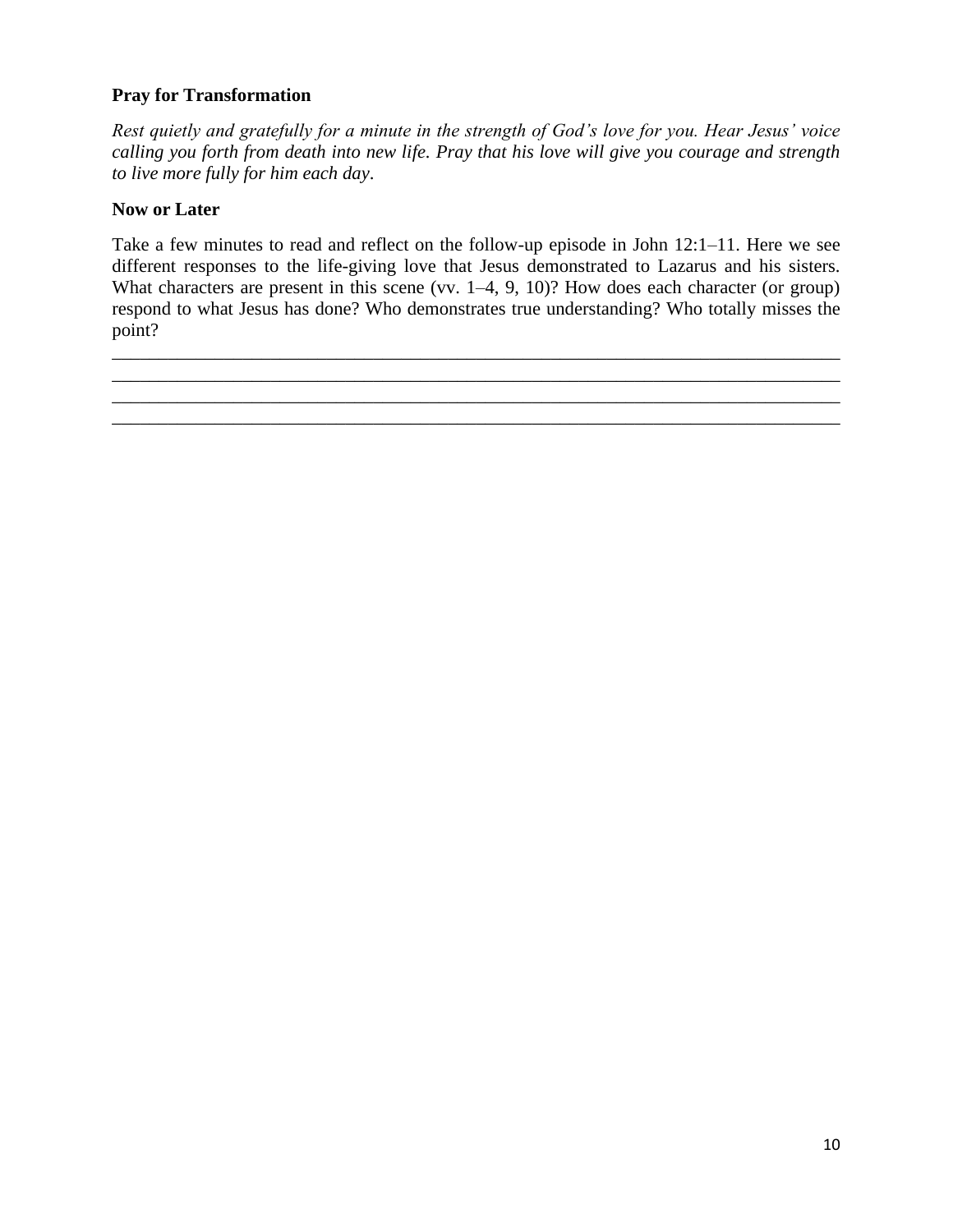### **Broken Bread, Open Eyes**

*Luke 24:13–35*

When I was enlisted in the military it was my first-time living miles away from home and my family, actually this tour took me all the way around the world away from everyone I had ever known in my entire life. It was close to Christmas and my normal custom was to spend Christmas with my family. I became very anxious and lonely as major holidays would approach. I was faced with the reality of not being able to celebrate holidays with my family. But something quite remarkable happened, various friends and church members would notice my predicament and take pity on me. They would invite me into their homes and give me a place at their dinner tables. Though I would walk through the door a total stranger to many who were gathered, something wonderful would happen as we would fellowship and prayers of thanksgiving were offered, dishes were passed and the feasting began. Somehow by the end of the meal I would feel known, loved and accepted as part of the family even if just for that occasion. Meals shared in a spirit of love and friendship would often transform my holiday sadness into great laughter and joy. In this study we'll see how the risen Lord transformed a similar occasion.

**GROUP DISCUSSION.** What is one of your most memorable meals with friends or family?

**PERSONAL REFLECTION.** How have shared meals opened up new relationships or deepened existing relationships in your life?

On the day Jesus rose from the dead, two disheartened followers set out from Jerusalem to return to their home in Emmaus. Let's explore their encounter with the "stranger" along the way and see how it transformed their lives. *Re-read Luke 24:13–35*.

**1.** What mix of emotions might the two followers have been feeling as they began to make their way back to Emmaus?

\_\_\_\_\_\_\_\_\_\_\_\_\_\_\_\_\_\_\_\_\_\_\_\_\_\_\_\_\_\_\_\_\_\_\_\_\_\_\_\_\_\_\_\_\_\_\_\_\_\_\_\_\_\_\_\_\_\_\_\_\_\_\_\_\_\_\_\_\_\_\_\_\_\_\_\_\_\_ \_\_\_\_\_\_\_\_\_\_\_\_\_\_\_\_\_\_\_\_\_\_\_\_\_\_\_\_\_\_\_\_\_\_\_\_\_\_\_\_\_\_\_\_\_\_\_\_\_\_\_\_\_\_\_\_\_\_\_\_\_\_\_\_\_\_\_\_\_\_\_\_\_\_\_\_\_\_

**2.** How did the two followers initially respond to Jesus when he "came up and walked along with them" on the road (vv. 15–18)?

\_\_\_\_\_\_\_\_\_\_\_\_\_\_\_\_\_\_\_\_\_\_\_\_\_\_\_\_\_\_\_\_\_\_\_\_\_\_\_\_\_\_\_\_\_\_\_\_\_\_\_\_\_\_\_\_\_\_\_\_\_\_\_\_\_\_\_\_\_\_\_\_\_\_\_\_\_\_ \_\_\_\_\_\_\_\_\_\_\_\_\_\_\_\_\_\_\_\_\_\_\_\_\_\_\_\_\_\_\_\_\_\_\_\_\_\_\_\_\_\_\_\_\_\_\_\_\_\_\_\_\_\_\_\_\_\_\_\_\_\_\_\_\_\_\_\_\_\_\_\_\_\_\_\_\_\_

\_\_\_\_\_\_\_\_\_\_\_\_\_\_\_\_\_\_\_\_\_\_\_\_\_\_\_\_\_\_\_\_\_\_\_\_\_\_\_\_\_\_\_\_\_\_\_\_\_\_\_\_\_\_\_\_\_\_\_\_\_\_\_\_\_\_\_\_\_\_\_\_\_\_\_\_\_\_ \_\_\_\_\_\_\_\_\_\_\_\_\_\_\_\_\_\_\_\_\_\_\_\_\_\_\_\_\_\_\_\_\_\_\_\_\_\_\_\_\_\_\_\_\_\_\_\_\_\_\_\_\_\_\_\_\_\_\_\_\_\_\_\_\_\_\_\_\_\_\_\_\_\_\_\_\_\_

**3.** What might have kept them from understanding his true identity?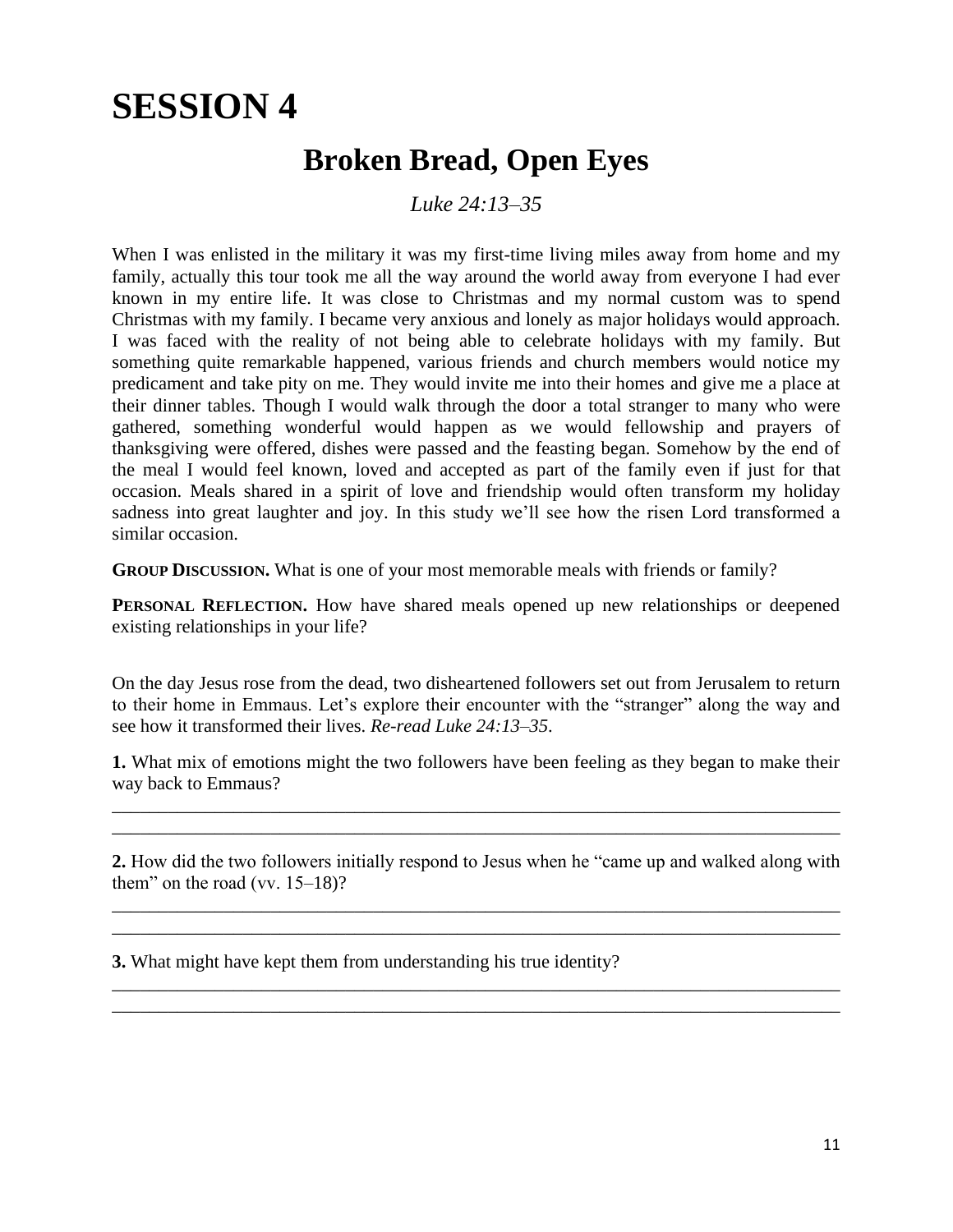**4.** What keeps you from recognizing the presence of Jesus walking along the road with you in your life?

\_\_\_\_\_\_\_\_\_\_\_\_\_\_\_\_\_\_\_\_\_\_\_\_\_\_\_\_\_\_\_\_\_\_\_\_\_\_\_\_\_\_\_\_\_\_\_\_\_\_\_\_\_\_\_\_\_\_\_\_\_\_\_\_\_\_\_\_\_\_\_\_\_\_\_\_\_\_ \_\_\_\_\_\_\_\_\_\_\_\_\_\_\_\_\_\_\_\_\_\_\_\_\_\_\_\_\_\_\_\_\_\_\_\_\_\_\_\_\_\_\_\_\_\_\_\_\_\_\_\_\_\_\_\_\_\_\_\_\_\_\_\_\_\_\_\_\_\_\_\_\_\_\_\_\_\_

**5.** Verse 27 tells us that "beginning with Moses and all the Prophets, he explained to them what was said in all the Scriptures concerning himself." Why was it important for Jesus to explain from the Hebrew Scriptures his identity and all that had happened in recent days?

 $\mathcal{L}_\mathcal{L} = \{ \mathcal{L}_\mathcal{L} = \{ \mathcal{L}_\mathcal{L} = \{ \mathcal{L}_\mathcal{L} = \{ \mathcal{L}_\mathcal{L} = \{ \mathcal{L}_\mathcal{L} = \{ \mathcal{L}_\mathcal{L} = \{ \mathcal{L}_\mathcal{L} = \{ \mathcal{L}_\mathcal{L} = \{ \mathcal{L}_\mathcal{L} = \{ \mathcal{L}_\mathcal{L} = \{ \mathcal{L}_\mathcal{L} = \{ \mathcal{L}_\mathcal{L} = \{ \mathcal{L}_\mathcal{L} = \{ \mathcal{L}_\mathcal{$ \_\_\_\_\_\_\_\_\_\_\_\_\_\_\_\_\_\_\_\_\_\_\_\_\_\_\_\_\_\_\_\_\_\_\_\_\_\_\_\_\_\_\_\_\_\_\_\_\_\_\_\_\_\_\_\_\_\_\_\_\_\_\_\_\_\_\_\_\_\_\_\_\_\_\_\_\_\_

**6.** How does studying the Scriptures help prepare you to recognize the presence of Jesus in your life and in the world around you?

\_\_\_\_\_\_\_\_\_\_\_\_\_\_\_\_\_\_\_\_\_\_\_\_\_\_\_\_\_\_\_\_\_\_\_\_\_\_\_\_\_\_\_\_\_\_\_\_\_\_\_\_\_\_\_\_\_\_\_\_\_\_\_\_\_\_\_\_\_\_\_\_\_\_\_\_\_\_ \_\_\_\_\_\_\_\_\_\_\_\_\_\_\_\_\_\_\_\_\_\_\_\_\_\_\_\_\_\_\_\_\_\_\_\_\_\_\_\_\_\_\_\_\_\_\_\_\_\_\_\_\_\_\_\_\_\_\_\_\_\_\_\_\_\_\_\_\_\_\_\_\_\_\_\_\_\_

\_\_\_\_\_\_\_\_\_\_\_\_\_\_\_\_\_\_\_\_\_\_\_\_\_\_\_\_\_\_\_\_\_\_\_\_\_\_\_\_\_\_\_\_\_\_\_\_\_\_\_\_\_\_\_\_\_\_\_\_\_\_\_\_\_\_\_\_\_\_\_\_\_\_\_\_\_\_ \_\_\_\_\_\_\_\_\_\_\_\_\_\_\_\_\_\_\_\_\_\_\_\_\_\_\_\_\_\_\_\_\_\_\_\_\_\_\_\_\_\_\_\_\_\_\_\_\_\_\_\_\_\_\_\_\_\_\_\_\_\_\_\_\_\_\_\_\_\_\_\_\_\_\_\_\_\_

**7.** What does Jesus do after he sits down at the table with the two followers (v. 30)?

**8.** Why do you think their eyes are opened at this particular moment (v. 31)?

**9.** How does the risen Jesus still make himself known to us in the breaking of bread and sharing of meals?

\_\_\_\_\_\_\_\_\_\_\_\_\_\_\_\_\_\_\_\_\_\_\_\_\_\_\_\_\_\_\_\_\_\_\_\_\_\_\_\_\_\_\_\_\_\_\_\_\_\_\_\_\_\_\_\_\_\_\_\_\_\_\_\_\_\_\_\_\_\_\_\_\_\_\_\_\_\_ \_\_\_\_\_\_\_\_\_\_\_\_\_\_\_\_\_\_\_\_\_\_\_\_\_\_\_\_\_\_\_\_\_\_\_\_\_\_\_\_\_\_\_\_\_\_\_\_\_\_\_\_\_\_\_\_\_\_\_\_\_\_\_\_\_\_\_\_\_\_\_\_\_\_\_\_\_\_

\_\_\_\_\_\_\_\_\_\_\_\_\_\_\_\_\_\_\_\_\_\_\_\_\_\_\_\_\_\_\_\_\_\_\_\_\_\_\_\_\_\_\_\_\_\_\_\_\_\_\_\_\_\_\_\_\_\_\_\_\_\_\_\_\_\_\_\_\_\_\_\_\_\_\_\_\_\_ \_\_\_\_\_\_\_\_\_\_\_\_\_\_\_\_\_\_\_\_\_\_\_\_\_\_\_\_\_\_\_\_\_\_\_\_\_\_\_\_\_\_\_\_\_\_\_\_\_\_\_\_\_\_\_\_\_\_\_\_\_\_\_\_\_\_\_\_\_\_\_\_\_\_\_\_\_\_

**10.** Why is it significant that the two recall feeling as though their hearts were "burning" within them as they walked along the road with Jesus (v. 32)?

 $\_$  ,  $\_$  ,  $\_$  ,  $\_$  ,  $\_$  ,  $\_$  ,  $\_$  ,  $\_$  ,  $\_$  ,  $\_$  ,  $\_$  ,  $\_$  ,  $\_$  ,  $\_$  ,  $\_$  ,  $\_$  ,  $\_$  ,  $\_$  ,  $\_$  ,  $\_$  ,  $\_$  ,  $\_$  ,  $\_$  ,  $\_$  ,  $\_$  ,  $\_$  ,  $\_$  ,  $\_$  ,  $\_$  ,  $\_$  ,  $\_$  ,  $\_$  ,  $\_$  ,  $\_$  ,  $\_$  ,  $\_$  ,  $\_$  ,

**11.** What did the two followers do when they returned to Jerusalem (v. 35)?

**12.** How might you help others recognize the presence of the risen Lord and invite them to share in all that he offers them?

\_\_\_\_\_\_\_\_\_\_\_\_\_\_\_\_\_\_\_\_\_\_\_\_\_\_\_\_\_\_\_\_\_\_\_\_\_\_\_\_\_\_\_\_\_\_\_\_\_\_\_\_\_\_\_\_\_\_\_\_\_\_\_\_\_\_\_\_\_\_\_\_\_\_\_\_\_\_ \_\_\_\_\_\_\_\_\_\_\_\_\_\_\_\_\_\_\_\_\_\_\_\_\_\_\_\_\_\_\_\_\_\_\_\_\_\_\_\_\_\_\_\_\_\_\_\_\_\_\_\_\_\_\_\_\_\_\_\_\_\_\_\_\_\_\_\_\_\_\_\_\_\_\_\_\_\_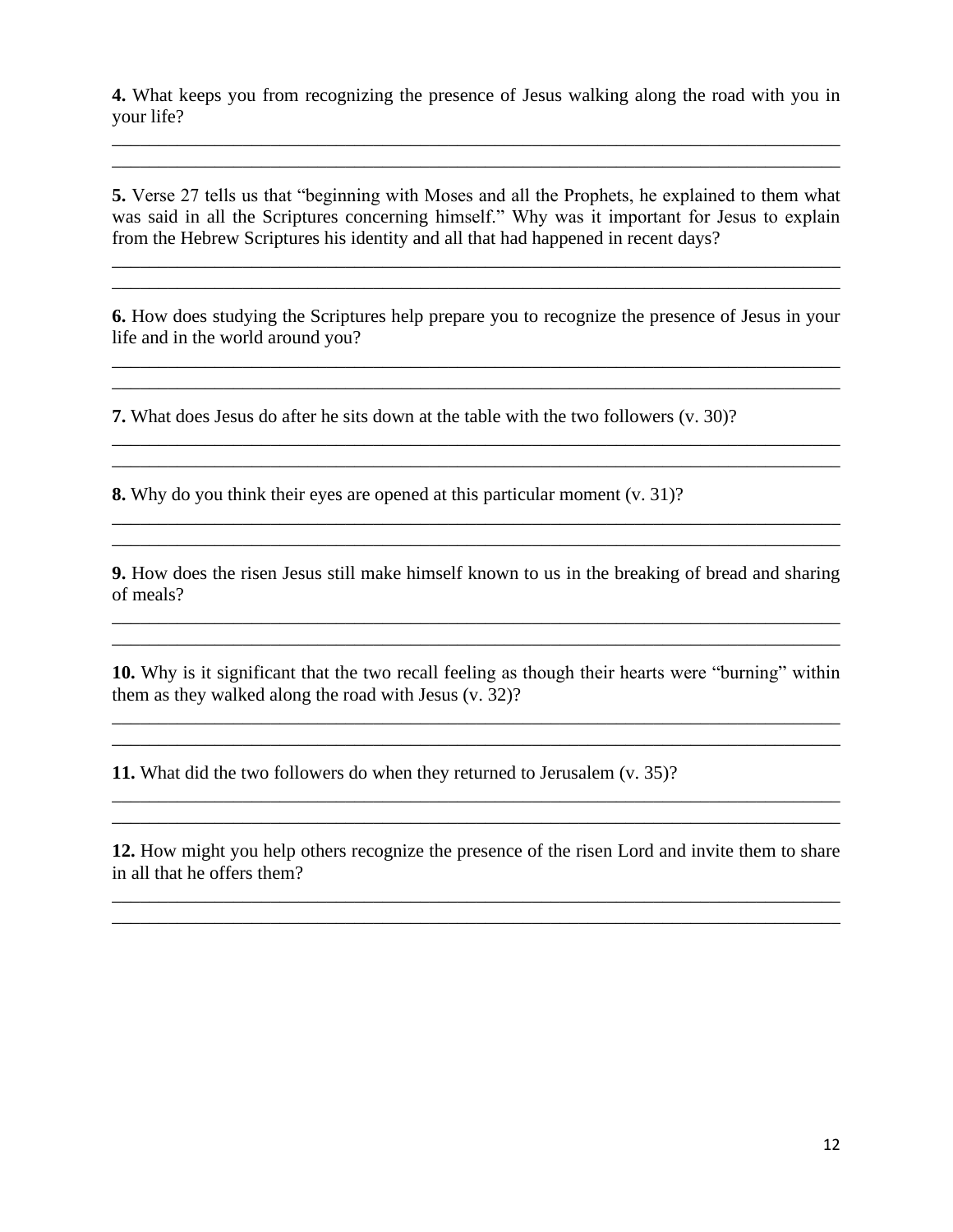#### **Prayer for Transformation**

*Give thanks to God for walking with you in the midst of your particular struggles and revealing himself to you as the risen Lord. Pray that you might know him more deeply as you feast with him and are transformed by his presence, and that you might joyfully invite others to know him too*.

#### **Now or Later**

Genesis 3:6–7 speaks of another incident where two people shared a meal and had their eyes opened. Scholars have suggested that Luke 24:30–31 is intended as a reversal of what happened in the Genesis 3 story. Read Genesis 3:1–19 and reflect on the "meal" described there and its consequences for humankind. Who offered Adam and Eve the food? What did they "know" or "recognize" once they ate of it? What impact did this have for them and all their future descendants? Then, by way of comparison, look again at Luke 24. Who offered the food? What did they "recognize"? What was the long-term impact? Spend some time reflecting on the ways the resurrection of Jesus reverses the fall of the first human couple and what that means for your life as a follower of the risen One.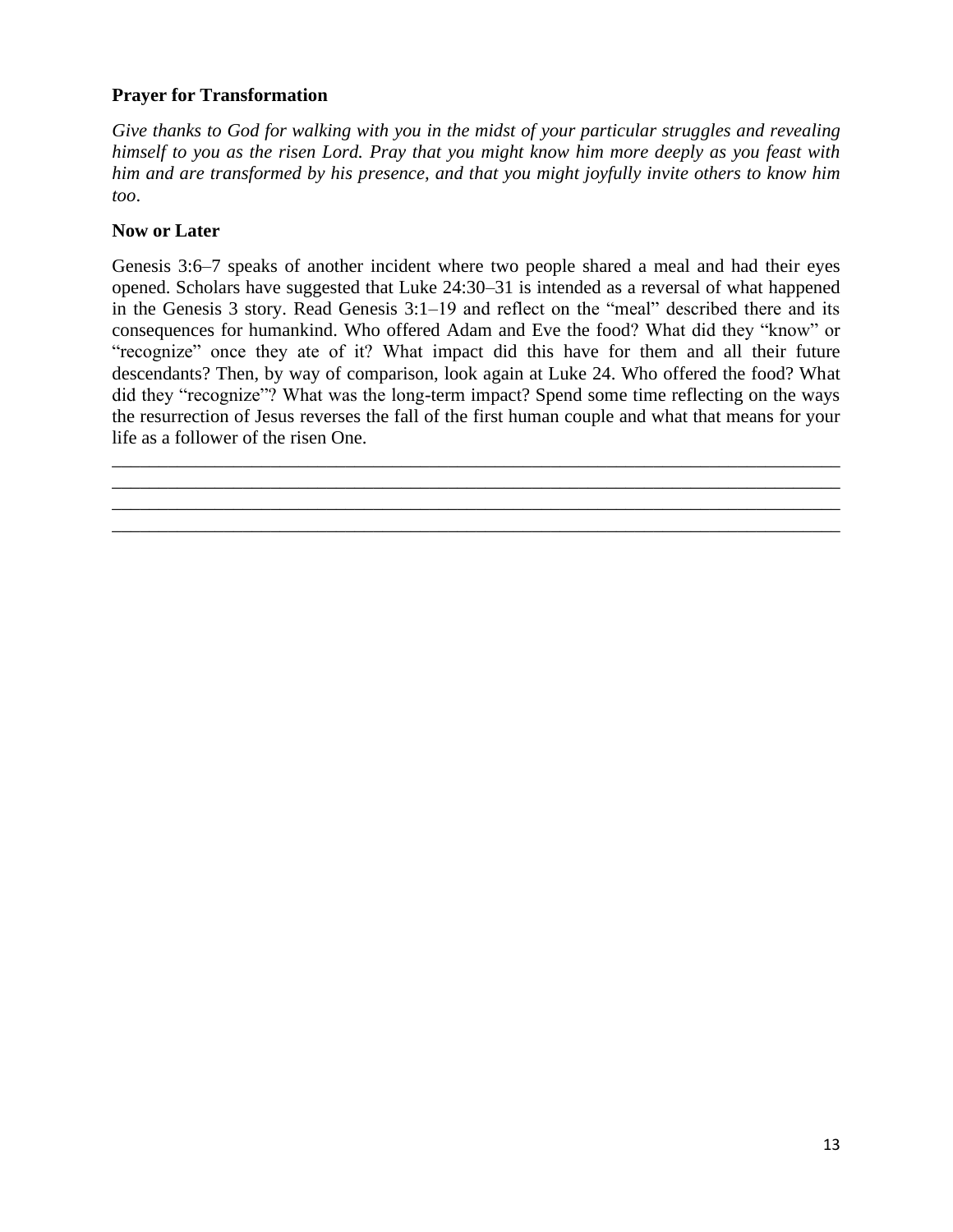### **A Mission with Promise**

*Matthew 28:1–10, 16–20*

It's your first day at a new job. You arrive at the office expecting to have some time to settle into your cubicle, learn your way around and meet your coworkers. No such luck. Your boss has already assigned you a major project. As you look over the expectations, your heart rate rises. Panic sets in. You have no idea how to do this job. You begin to wonder if they've made a terrible mistake hiring you. You momentarily consider packing it in and heading home in quiet defeat.

But suddenly one of your new colleagues pokes her head in your office. She introduces herself and explains that she's worked at the company for many years. Seeing the fear in your eyes, she assures you that she knows well the pressures of your job. In fact, she had even served in that position herself for the past few years before being promoted to her current role. Then, totally unexpectedly, she volunteers to work alongside you this week to help you through your project. Your joy and relief are incalculable. Rather than dreading the week, you now look forward to it. The promised presence of a caring and experienced mentor makes all the difference. In this study, we'll see how the risen Christ goes before us and with us in his mission to the world.

**GROUP DISCUSSION.** Describe a time when a more experienced colleague, friend or mentor came alongside you to help you accomplish something. What did you learn from him or her?

**PERSONAL REFLECTION.** Who are the people in your life that have gone before you and walked alongside you? How has their guidance and presence made a difference?

Matthew's account of Jesus' crucifixion mentions the presence of many women who had followed Jesus from Galilee and provided for his needs in his most desperate hour (Mt 27:55). Among them were Mary Magdalene and Mary the mother of James and Joseph (v. 56), who stayed with Jesus until his body had been laid in the tomb. These two women returned to the tomb on Sunday morning and became the first of Jesus' followers to learn the incredible news. *Re-read Matthew 28:1–10*.

**1.** Notice how quickly this story progresses. In just the first six verses there is a rapid and radical change of circumstances. What unexpected events unfold before the eyes of the women in this opening scene (vv. 1–6)?

\_\_\_\_\_\_\_\_\_\_\_\_\_\_\_\_\_\_\_\_\_\_\_\_\_\_\_\_\_\_\_\_\_\_\_\_\_\_\_\_\_\_\_\_\_\_\_\_\_\_\_\_\_\_\_\_\_\_\_\_\_\_\_\_\_\_\_\_\_\_\_\_\_\_\_\_\_\_ \_\_\_\_\_\_\_\_\_\_\_\_\_\_\_\_\_\_\_\_\_\_\_\_\_\_\_\_\_\_\_\_\_\_\_\_\_\_\_\_\_\_\_\_\_\_\_\_\_\_\_\_\_\_\_\_\_\_\_\_\_\_\_\_\_\_\_\_\_\_\_\_\_\_\_\_\_\_

\_\_\_\_\_\_\_\_\_\_\_\_\_\_\_\_\_\_\_\_\_\_\_\_\_\_\_\_\_\_\_\_\_\_\_\_\_\_\_\_\_\_\_\_\_\_\_\_\_\_\_\_\_\_\_\_\_\_\_\_\_\_\_\_\_\_\_\_\_\_\_\_\_\_\_\_\_\_ \_\_\_\_\_\_\_\_\_\_\_\_\_\_\_\_\_\_\_\_\_\_\_\_\_\_\_\_\_\_\_\_\_\_\_\_\_\_\_\_\_\_\_\_\_\_\_\_\_\_\_\_\_\_\_\_\_\_\_\_\_\_\_\_\_\_\_\_\_\_\_\_\_\_\_\_\_\_

\_\_\_\_\_\_\_\_\_\_\_\_\_\_\_\_\_\_\_\_\_\_\_\_\_\_\_\_\_\_\_\_\_\_\_\_\_\_\_\_\_\_\_\_\_\_\_\_\_\_\_\_\_\_\_\_\_\_\_\_\_\_\_\_\_\_\_\_\_\_\_\_\_\_\_\_\_\_ \_\_\_\_\_\_\_\_\_\_\_\_\_\_\_\_\_\_\_\_\_\_\_\_\_\_\_\_\_\_\_\_\_\_\_\_\_\_\_\_\_\_\_\_\_\_\_\_\_\_\_\_\_\_\_\_\_\_\_\_\_\_\_\_\_\_\_\_\_\_\_\_\_\_\_\_\_\_

**2.** Why does the angel invite the women to "come and see the place where he lay" (v. 6)?

**3.** What message does the angel give the women to pass on to the rest of the disciples (v. 7)?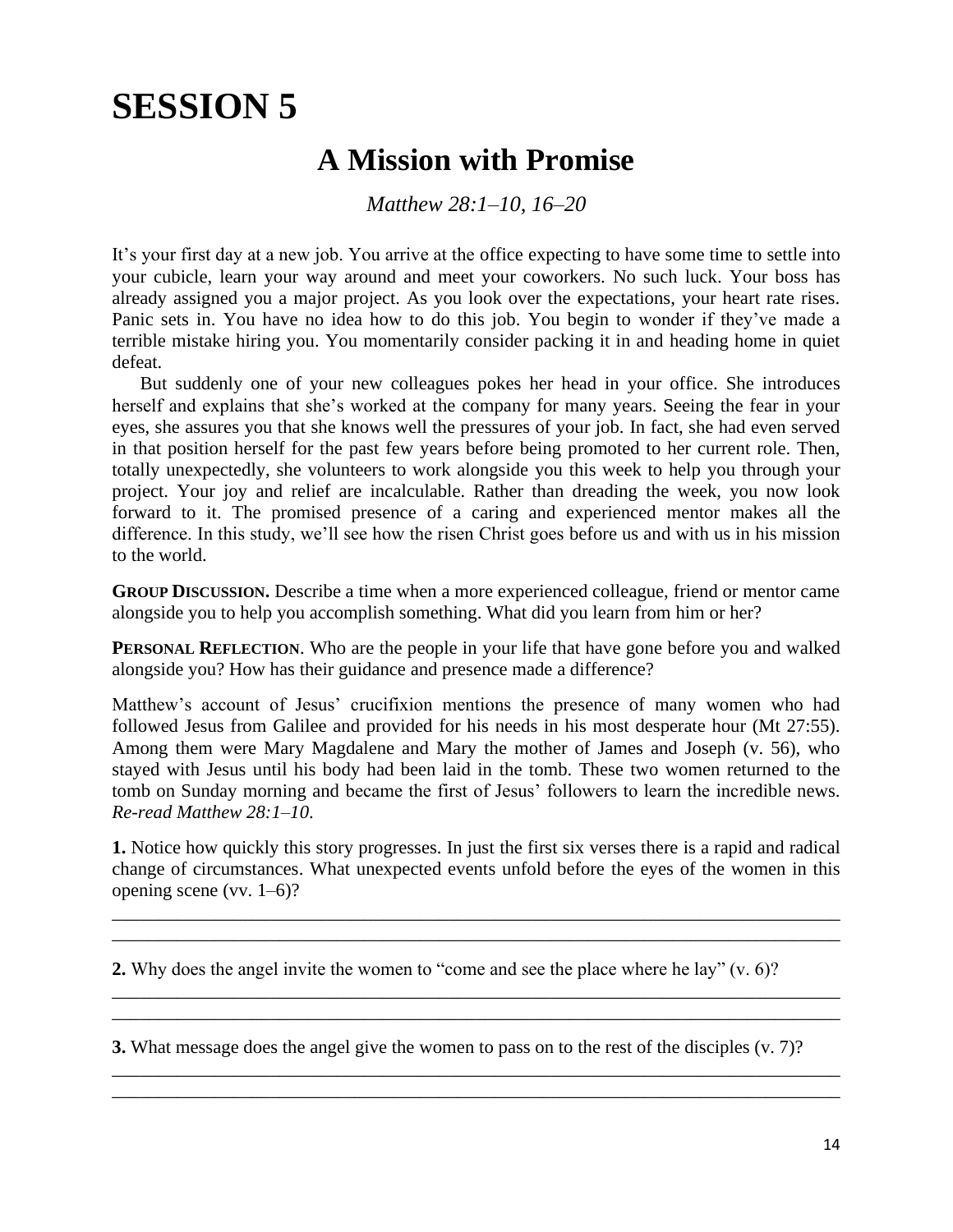**4.** Why was it important for Jesus to go ahead of them to Galilee (v. 7)?

**5.** How has Jesus gone ahead of us as well?

**6.** What two ways do the women clearly demonstrate that they have believed the angel's message  $(vv. 8-9)?$ 

\_\_\_\_\_\_\_\_\_\_\_\_\_\_\_\_\_\_\_\_\_\_\_\_\_\_\_\_\_\_\_\_\_\_\_\_\_\_\_\_\_\_\_\_\_\_\_\_\_\_\_\_\_\_\_\_\_\_\_\_\_\_\_\_\_\_\_\_\_\_\_\_\_\_\_\_\_\_ \_\_\_\_\_\_\_\_\_\_\_\_\_\_\_\_\_\_\_\_\_\_\_\_\_\_\_\_\_\_\_\_\_\_\_\_\_\_\_\_\_\_\_\_\_\_\_\_\_\_\_\_\_\_\_\_\_\_\_\_\_\_\_\_\_\_\_\_\_\_\_\_\_\_\_\_\_\_

\_\_\_\_\_\_\_\_\_\_\_\_\_\_\_\_\_\_\_\_\_\_\_\_\_\_\_\_\_\_\_\_\_\_\_\_\_\_\_\_\_\_\_\_\_\_\_\_\_\_\_\_\_\_\_\_\_\_\_\_\_\_\_\_\_\_\_\_\_\_\_\_\_\_\_\_\_\_

\_\_\_\_\_\_\_\_\_\_\_\_\_\_\_\_\_\_\_\_\_\_\_\_\_\_\_\_\_\_\_\_\_\_\_\_\_\_\_\_\_\_\_\_\_\_\_\_\_\_\_\_\_\_\_\_\_\_\_\_\_\_\_\_\_\_\_\_\_\_\_\_\_\_\_\_\_\_ \_\_\_\_\_\_\_\_\_\_\_\_\_\_\_\_\_\_\_\_\_\_\_\_\_\_\_\_\_\_\_\_\_\_\_\_\_\_\_\_\_\_\_\_\_\_\_\_\_\_\_\_\_\_\_\_\_\_\_\_\_\_\_\_\_\_\_\_\_\_\_\_\_\_\_\_\_\_

**7.** Matthew doesn't actually give us a report of the women passing along the news of Jesus' resurrection to the other disciples, but this next scene implies that they did so. *Read Matthew 28:16–20*. Why is there a split reaction among the disciples when Jesus comes to them (v. 17)?

\_\_\_\_\_\_\_\_\_\_\_\_\_\_\_\_\_\_\_\_\_\_\_\_\_\_\_\_\_\_\_\_\_\_\_\_\_\_\_\_\_\_\_\_\_\_\_\_\_\_\_\_\_\_\_\_\_\_\_\_\_\_\_\_\_\_\_\_\_\_\_\_\_\_\_\_\_\_

\_\_\_\_\_\_\_\_\_\_\_\_\_\_\_\_\_\_\_\_\_\_\_\_\_\_\_\_\_\_\_\_\_\_\_\_\_\_\_\_\_\_\_\_\_\_\_\_\_\_\_\_\_\_\_\_\_\_\_\_\_\_\_\_\_\_\_\_\_\_\_\_\_\_\_\_\_\_

\_\_\_\_\_\_\_\_\_\_\_\_\_\_\_\_\_\_\_\_\_\_\_\_\_\_\_\_\_\_\_\_\_\_\_\_\_\_\_\_\_\_\_\_\_\_\_\_\_\_\_\_\_\_\_\_\_\_\_\_\_\_\_\_\_\_\_\_\_\_\_\_\_\_\_\_\_\_

\_\_\_\_\_\_\_\_\_\_\_\_\_\_\_\_\_\_\_\_\_\_\_\_\_\_\_\_\_\_\_\_\_\_\_\_\_\_\_\_\_\_\_\_\_\_\_\_\_\_\_\_\_\_\_\_\_\_\_\_\_\_\_\_\_\_\_\_\_\_\_\_\_\_\_\_\_\_ \_\_\_\_\_\_\_\_\_\_\_\_\_\_\_\_\_\_\_\_\_\_\_\_\_\_\_\_\_\_\_\_\_\_\_\_\_\_\_\_\_\_\_\_\_\_\_\_\_\_\_\_\_\_\_\_\_\_\_\_\_\_\_\_\_\_\_\_\_\_\_\_\_\_\_\_\_\_

 $\mathcal{L}_\mathcal{L} = \{ \mathcal{L}_\mathcal{L} = \{ \mathcal{L}_\mathcal{L} = \{ \mathcal{L}_\mathcal{L} = \{ \mathcal{L}_\mathcal{L} = \{ \mathcal{L}_\mathcal{L} = \{ \mathcal{L}_\mathcal{L} = \{ \mathcal{L}_\mathcal{L} = \{ \mathcal{L}_\mathcal{L} = \{ \mathcal{L}_\mathcal{L} = \{ \mathcal{L}_\mathcal{L} = \{ \mathcal{L}_\mathcal{L} = \{ \mathcal{L}_\mathcal{L} = \{ \mathcal{L}_\mathcal{L} = \{ \mathcal{L}_\mathcal{$ 

\_\_\_\_\_\_\_\_\_\_\_\_\_\_\_\_\_\_\_\_\_\_\_\_\_\_\_\_\_\_\_\_\_\_\_\_\_\_\_\_\_\_\_\_\_\_\_\_\_\_\_\_\_\_\_\_\_\_\_\_\_\_\_\_\_\_\_\_\_\_\_\_\_\_\_\_\_\_

 $\overline{\phantom{a}}$  ,  $\overline{\phantom{a}}$  ,  $\overline{\phantom{a}}$  ,  $\overline{\phantom{a}}$  ,  $\overline{\phantom{a}}$  ,  $\overline{\phantom{a}}$  ,  $\overline{\phantom{a}}$  ,  $\overline{\phantom{a}}$  ,  $\overline{\phantom{a}}$  ,  $\overline{\phantom{a}}$  ,  $\overline{\phantom{a}}$  ,  $\overline{\phantom{a}}$  ,  $\overline{\phantom{a}}$  ,  $\overline{\phantom{a}}$  ,  $\overline{\phantom{a}}$  ,  $\overline{\phantom{a}}$ \_\_\_\_\_\_\_\_\_\_\_\_\_\_\_\_\_\_\_\_\_\_\_\_\_\_\_\_\_\_\_\_\_\_\_\_\_\_\_\_\_\_\_\_\_\_\_\_\_\_\_\_\_\_\_\_\_\_\_\_\_\_\_\_\_\_\_\_\_\_\_\_\_\_\_\_\_\_

**8.** In what ways do you sometimes hesitate to respond to the risen Lord?

**9.** What threefold mission does Jesus give his disciples (vv. 19–20)?

**10.** How are you called to participate in this mission today?

**11.** What two promises does Jesus give his disciples as they carry out his mission (vv. 18, 20)? \_\_\_\_\_\_\_\_\_\_\_\_\_\_\_\_\_\_\_\_\_\_\_\_\_\_\_\_\_\_\_\_\_\_\_\_\_\_\_\_\_\_\_\_\_\_\_\_\_\_\_\_\_\_\_\_\_\_\_\_\_\_\_\_\_\_\_\_\_\_\_\_\_\_\_\_\_\_

**12.** What difference do these promises make as you take your place in Christ's mission?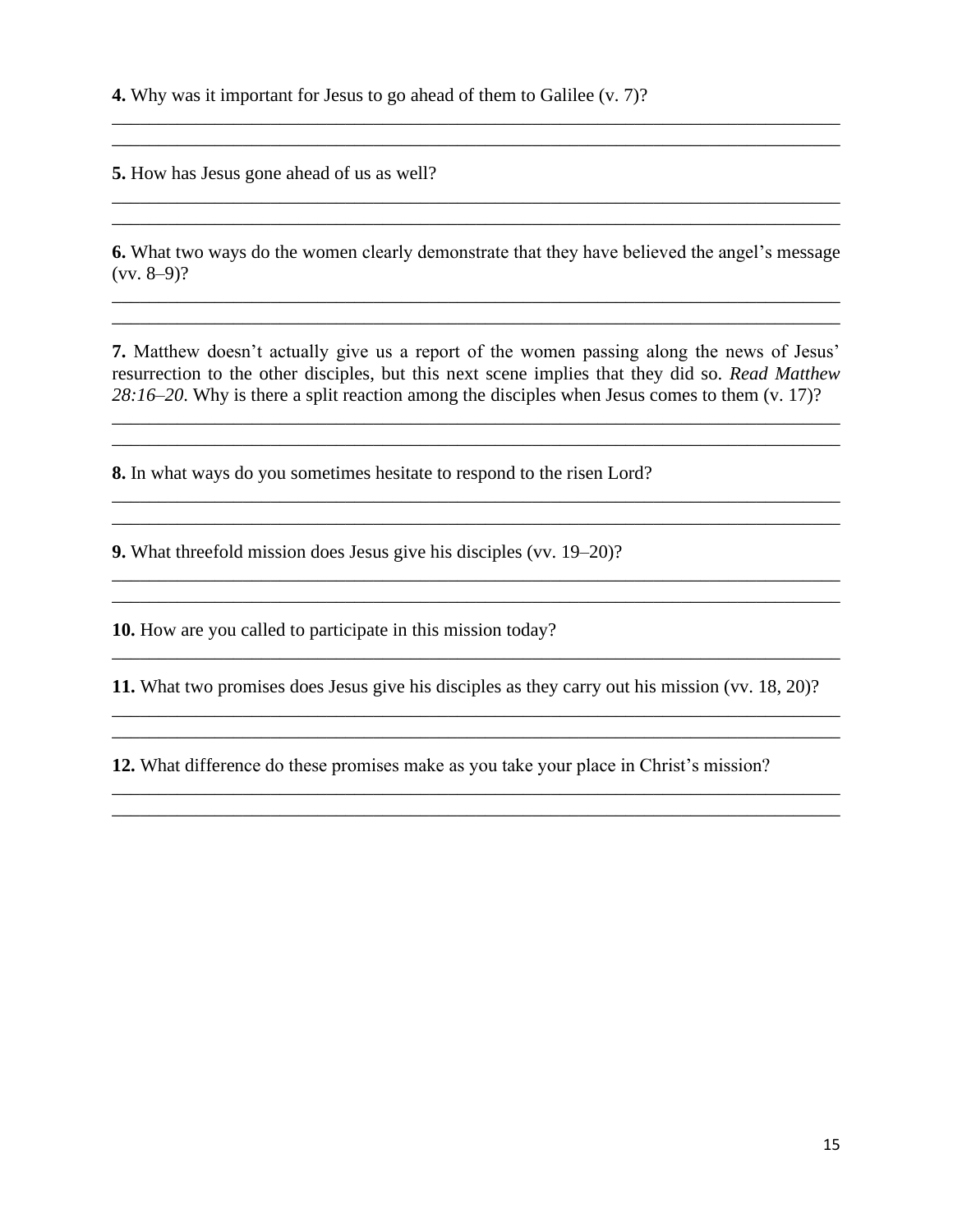#### **Prayer for Transformation**

*Give thanks and celebrate the Lord's promise to be with you until the end of the age. Ask that he reveal to you what role you can play in the work of speaking the good news of his resurrection and inviting others to follow him where he leads*.

#### **Now or Later**

Matthew's Gospel locates some of Jesus' most important moments on mountains. For instance, read and reflect on a few of these: the third temptation (Mt 4:8–10), the Sermon on the Mount (Mt 5–7), Jesus' solitude (Mt 14:23), the transfiguration (Mt 17:1–6), and the final teaching on the Mount of Olives (Mt 24). How does Matthew 28:16–20 function as the grand finale to all of these mountain moments? How does each mountain moment find its fulfillment in this climatic interaction between the risen Lord and his followers? How do they make sense only in light of the resurrection? How do they help us understand what it means to participate in the mission of Christ?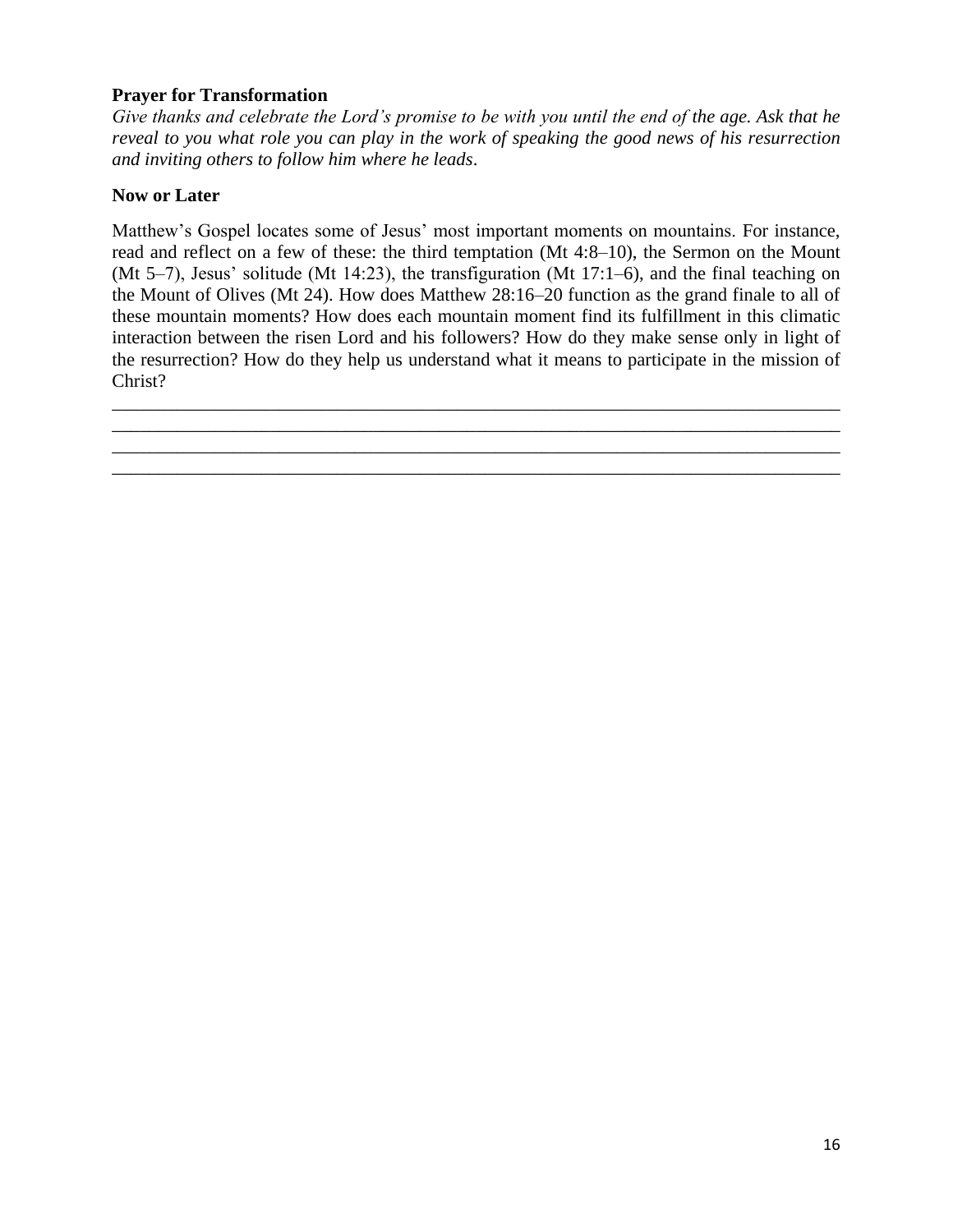## **Bold Allegiance**

*Acts 2:22–36*

My grandfather was a Tampa Bay Buccaneers fan until the time he transitioned from this earth. He caught the spirit of the team from the beginning and never looked back. His loyalty kept him watching their games and he would boldly let the whole world know whose side he was on no matter the odds against them. In this study we will reflect on the beginning of something much greater. We'll be invited to radical devotion and bold allegiance to One who is supremely worthy. And unlike our favorite sports teams, this One will never disappoint us.

**GROUP DISCUSSION**. How do you publically demonstrate your association with a favorite team or organization?

**PERSONAL REFLECTION.** What are you most deeply devoted to? How do you act on this devotion?

On the day of Pentecost the Holy Spirit came with great power on the disciples of the risen and ascended Jesus. In response to the confusion and outright mockery of those who observed, Peter boldly testified that the promises of God had been fulfilled. *Re-read Acts 2:22–36*.

**1.** If you had been in the crowd of Israelites that day, what overall effect do you think Peter's speech would have had on you?

\_\_\_\_\_\_\_\_\_\_\_\_\_\_\_\_\_\_\_\_\_\_\_\_\_\_\_\_\_\_\_\_\_\_\_\_\_\_\_\_\_\_\_\_\_\_\_\_\_\_\_\_\_\_\_\_\_\_\_\_\_\_\_\_\_\_\_\_\_\_\_\_\_\_\_\_\_\_ \_\_\_\_\_\_\_\_\_\_\_\_\_\_\_\_\_\_\_\_\_\_\_\_\_\_\_\_\_\_\_\_\_\_\_\_\_\_\_\_\_\_\_\_\_\_\_\_\_\_\_\_\_\_\_\_\_\_\_\_\_\_\_\_\_\_\_\_\_\_\_\_\_\_\_\_\_\_

\_\_\_\_\_\_\_\_\_\_\_\_\_\_\_\_\_\_\_\_\_\_\_\_\_\_\_\_\_\_\_\_\_\_\_\_\_\_\_\_\_\_\_\_\_\_\_\_\_\_\_\_\_\_\_\_\_\_\_\_\_\_\_\_\_\_\_\_\_\_\_\_\_\_\_\_\_\_ \_\_\_\_\_\_\_\_\_\_\_\_\_\_\_\_\_\_\_\_\_\_\_\_\_\_\_\_\_\_\_\_\_\_\_\_\_\_\_\_\_\_\_\_\_\_\_\_\_\_\_\_\_\_\_\_\_\_\_\_\_\_\_\_\_\_\_\_\_\_\_\_\_\_\_\_\_\_

\_\_\_\_\_\_\_\_\_\_\_\_\_\_\_\_\_\_\_\_\_\_\_\_\_\_\_\_\_\_\_\_\_\_\_\_\_\_\_\_\_\_\_\_\_\_\_\_\_\_\_\_\_\_\_\_\_\_\_\_\_\_\_\_\_\_\_\_\_\_\_\_\_\_\_\_\_\_ \_\_\_\_\_\_\_\_\_\_\_\_\_\_\_\_\_\_\_\_\_\_\_\_\_\_\_\_\_\_\_\_\_\_\_\_\_\_\_\_\_\_\_\_\_\_\_\_\_\_\_\_\_\_\_\_\_\_\_\_\_\_\_\_\_\_\_\_\_\_\_\_\_\_\_\_\_\_

**2.** What serious accusation does Peter bring against the gathered Israelites (vv. 22–23)?

**3.** Why was it "impossible" for Jesus to be held in the power of death (vv. 24–28)?

**4.** What Scriptures does Peter base his message on (vv. 25–28, 34–35)?

**5.** What central point does Peter make by quoting these particular Scriptures (vv. 29–31, 34–36)? \_\_\_\_\_\_\_\_\_\_\_\_\_\_\_\_\_\_\_\_\_\_\_\_\_\_\_\_\_\_\_\_\_\_\_\_\_\_\_\_\_\_\_\_\_\_\_\_\_\_\_\_\_\_\_\_\_\_\_\_\_\_\_\_\_\_\_\_\_\_\_\_\_\_\_\_\_\_

\_\_\_\_\_\_\_\_\_\_\_\_\_\_\_\_\_\_\_\_\_\_\_\_\_\_\_\_\_\_\_\_\_\_\_\_\_\_\_\_\_\_\_\_\_\_\_\_\_\_\_\_\_\_\_\_\_\_\_\_\_\_\_\_\_\_\_\_\_\_\_\_\_\_\_\_\_\_

\_\_\_\_\_\_\_\_\_\_\_\_\_\_\_\_\_\_\_\_\_\_\_\_\_\_\_\_\_\_\_\_\_\_\_\_\_\_\_\_\_\_\_\_\_\_\_\_\_\_\_\_\_\_\_\_\_\_\_\_\_\_\_\_\_\_\_\_\_\_\_\_\_\_\_\_\_\_ \_\_\_\_\_\_\_\_\_\_\_\_\_\_\_\_\_\_\_\_\_\_\_\_\_\_\_\_\_\_\_\_\_\_\_\_\_\_\_\_\_\_\_\_\_\_\_\_\_\_\_\_\_\_\_\_\_\_\_\_\_\_\_\_\_\_\_\_\_\_\_\_\_\_\_\_\_\_

**6.** In verse 32 Peter describes himself and the other apostles as "witnesses" of the risen Jesus. What does it mean to be a witness?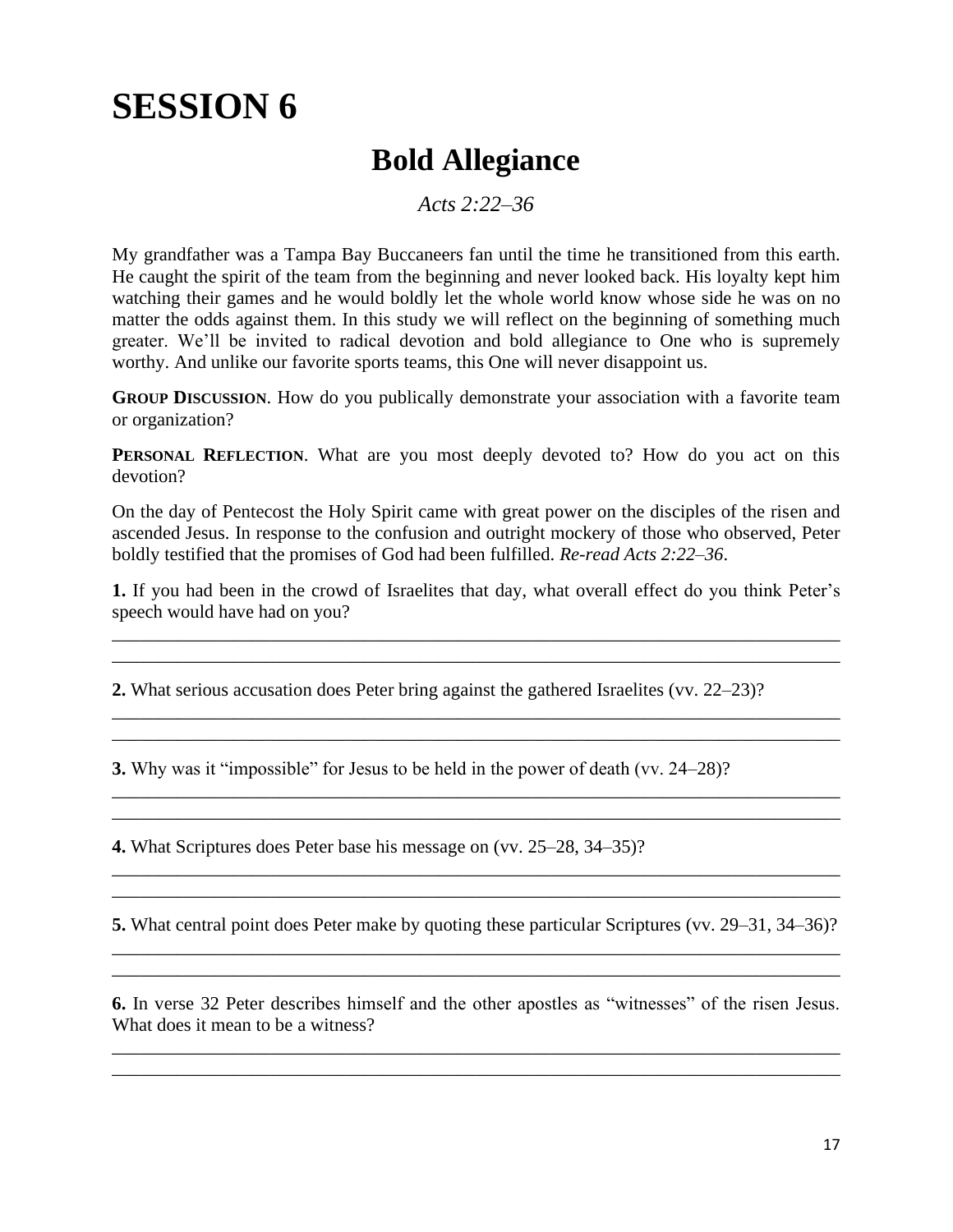**8.** After he was raised, Jesus was exalted to the right hand of the Father. What gift did he receive from the Father that he graciously passed along to his people (v. 33)?

\_\_\_\_\_\_\_\_\_\_\_\_\_\_\_\_\_\_\_\_\_\_\_\_\_\_\_\_\_\_\_\_\_\_\_\_\_\_\_\_\_\_\_\_\_\_\_\_\_\_\_\_\_\_\_\_\_\_\_\_\_\_\_\_\_\_\_\_\_\_\_\_\_\_\_\_\_\_ \_\_\_\_\_\_\_\_\_\_\_\_\_\_\_\_\_\_\_\_\_\_\_\_\_\_\_\_\_\_\_\_\_\_\_\_\_\_\_\_\_\_\_\_\_\_\_\_\_\_\_\_\_\_\_\_\_\_\_\_\_\_\_\_\_\_\_\_\_\_\_\_\_\_\_\_\_\_

\_\_\_\_\_\_\_\_\_\_\_\_\_\_\_\_\_\_\_\_\_\_\_\_\_\_\_\_\_\_\_\_\_\_\_\_\_\_\_\_\_\_\_\_\_\_\_\_\_\_\_\_\_\_\_\_\_\_\_\_\_\_\_\_\_\_\_\_\_\_\_\_\_\_\_\_\_\_ \_\_\_\_\_\_\_\_\_\_\_\_\_\_\_\_\_\_\_\_\_\_\_\_\_\_\_\_\_\_\_\_\_\_\_\_\_\_\_\_\_\_\_\_\_\_\_\_\_\_\_\_\_\_\_\_\_\_\_\_\_\_\_\_\_\_\_\_\_\_\_\_\_\_\_\_\_\_

\_\_\_\_\_\_\_\_\_\_\_\_\_\_\_\_\_\_\_\_\_\_\_\_\_\_\_\_\_\_\_\_\_\_\_\_\_\_\_\_\_\_\_\_\_\_\_\_\_\_\_\_\_\_\_\_\_\_\_\_\_\_\_\_\_\_\_\_\_\_\_\_\_\_\_\_\_\_

\_\_\_\_\_\_\_\_\_\_\_\_\_\_\_\_\_\_\_\_\_\_\_\_\_\_\_\_\_\_\_\_\_\_\_\_\_\_\_\_\_\_\_\_\_\_\_\_\_\_\_\_\_\_\_\_\_\_\_\_\_\_\_\_\_\_\_\_\_\_\_\_\_\_\_\_\_\_ \_\_\_\_\_\_\_\_\_\_\_\_\_\_\_\_\_\_\_\_\_\_\_\_\_\_\_\_\_\_\_\_\_\_\_\_\_\_\_\_\_\_\_\_\_\_\_\_\_\_\_\_\_\_\_\_\_\_\_\_\_\_\_\_\_\_\_\_\_\_\_\_\_\_\_\_\_\_

 $\mathcal{L}_\mathcal{L} = \{ \mathcal{L}_\mathcal{L} = \{ \mathcal{L}_\mathcal{L} = \{ \mathcal{L}_\mathcal{L} = \{ \mathcal{L}_\mathcal{L} = \{ \mathcal{L}_\mathcal{L} = \{ \mathcal{L}_\mathcal{L} = \{ \mathcal{L}_\mathcal{L} = \{ \mathcal{L}_\mathcal{L} = \{ \mathcal{L}_\mathcal{L} = \{ \mathcal{L}_\mathcal{L} = \{ \mathcal{L}_\mathcal{L} = \{ \mathcal{L}_\mathcal{L} = \{ \mathcal{L}_\mathcal{L} = \{ \mathcal{L}_\mathcal{$ 

\_\_\_\_\_\_\_\_\_\_\_\_\_\_\_\_\_\_\_\_\_\_\_\_\_\_\_\_\_\_\_\_\_\_\_\_\_\_\_\_\_\_\_\_\_\_\_\_\_\_\_\_\_\_\_\_\_\_\_\_\_\_\_\_\_\_\_\_\_\_\_\_\_\_\_\_\_\_ \_\_\_\_\_\_\_\_\_\_\_\_\_\_\_\_\_\_\_\_\_\_\_\_\_\_\_\_\_\_\_\_\_\_\_\_\_\_\_\_\_\_\_\_\_\_\_\_\_\_\_\_\_\_\_\_\_\_\_\_\_\_\_\_\_\_\_\_\_\_\_\_\_\_\_\_\_\_

**9.** How has this gift helped you as a follower of Jesus?

**10.** Why does Peter insist that Jesus is "both Lord and Messiah" (v. 36)?

**11.** What difference does Jesus' exaltation as the true Lord of all make in your own life?

**12.** How does your allegiance to Jesus as King, like Peter, give you confidence to bear witness to him?

\_\_\_\_\_\_\_\_\_\_\_\_\_\_\_\_\_\_\_\_\_\_\_\_\_\_\_\_\_\_\_\_\_\_\_\_\_\_\_\_\_\_\_\_\_\_\_\_\_\_\_\_\_\_\_\_\_\_\_\_\_\_\_\_\_\_\_\_\_\_\_\_\_\_\_\_\_\_ \_\_\_\_\_\_\_\_\_\_\_\_\_\_\_\_\_\_\_\_\_\_\_\_\_\_\_\_\_\_\_\_\_\_\_\_\_\_\_\_\_\_\_\_\_\_\_\_\_\_\_\_\_\_\_\_\_\_\_\_\_\_\_\_\_\_\_\_\_\_\_\_\_\_\_\_\_\_

#### **Prayer for Transformation**

*Give thanks to God for forming a community of faithful witnesses who declare their allegiance to the true Lord and King of all. Ask God to strengthen you to be part of that faithful community so that you may boldly testify to the risen Christ everywhere you go*.

#### **Now or Later**

Reflect prayerfully on Psalm 16 and Psalm 110. What does each of them teach about the faithful rule of God? How do they help you understand what it means to live as a subject of God's kingdom in Christ?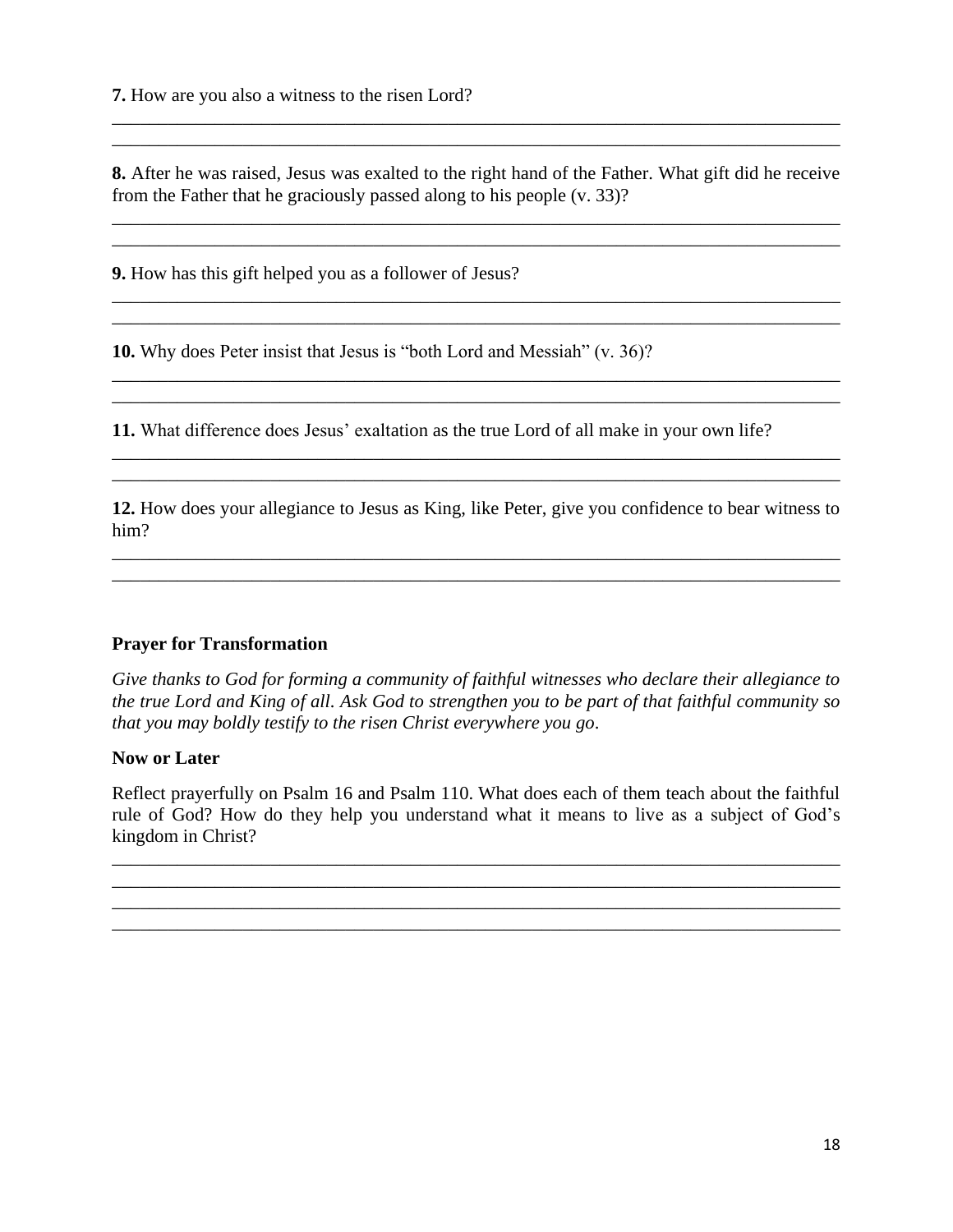## **A Meaningful Life**

*1 Corinthians 15:35–58*

A fascinating study of entomology reveals some rather interesting facts about caterpillars and butterflies. Scientists have long marveled at the metamorphosis these creatures undergo and the way their entire substance seems to break down and form into something totally new. One particular study discovered that caterpillars that were trained to avoid certain smells retained that training even after their complete transformation into butterflies. In other words, the caterpillars gained experience and formed habits that had enduring value. What happened to them in their immature state was meaningful for their life as mature creatures. In this study we'll discover that in the resurrection the same is true for us as converted believers.

**GROUP DISCUSSION**. Describe an event or experience from your childhood that continues to shape who you are as an adult today.

**PERSONAL REFLECTION.** What have been some of the most meaningful experiences of your life? How would you be a different person without them?

The apostle Paul begins his extended reflection in 1 Corinthians 15 on the significance of Christ's resurrection by recounting the tradition about the bodily resurrection of Jesus that had been passed down through those like himself who personally encountered the risen Christ (vv. 3– 11). He then addresses a number of questions and misunderstandings that had arisen in the Corinthian church about the implications of Christ's resurrection for the rest of us. *Re-read 1 Corinthians 15:35–58*.

**1.** We get the sense from verse 35 that some of the Corinthian believers were struggling to wrap their minds around Christian teaching about life after death. When you picture the afterlife, what do you see?

\_\_\_\_\_\_\_\_\_\_\_\_\_\_\_\_\_\_\_\_\_\_\_\_\_\_\_\_\_\_\_\_\_\_\_\_\_\_\_\_\_\_\_\_\_\_\_\_\_\_\_\_\_\_\_\_\_\_\_\_\_\_\_\_\_\_\_\_\_\_\_\_\_\_\_\_\_\_ \_\_\_\_\_\_\_\_\_\_\_\_\_\_\_\_\_\_\_\_\_\_\_\_\_\_\_\_\_\_\_\_\_\_\_\_\_\_\_\_\_\_\_\_\_\_\_\_\_\_\_\_\_\_\_\_\_\_\_\_\_\_\_\_\_\_\_\_\_\_\_\_\_\_\_\_\_\_

**2.** What three analogies from the natural world does Paul use to help us understand about various types of bodies (vv. 36–41)?

\_\_\_\_\_\_\_\_\_\_\_\_\_\_\_\_\_\_\_\_\_\_\_\_\_\_\_\_\_\_\_\_\_\_\_\_\_\_\_\_\_\_\_\_\_\_\_\_\_\_\_\_\_\_\_\_\_\_\_\_\_\_\_\_\_\_\_\_\_\_\_\_\_\_\_\_\_\_ \_\_\_\_\_\_\_\_\_\_\_\_\_\_\_\_\_\_\_\_\_\_\_\_\_\_\_\_\_\_\_\_\_\_\_\_\_\_\_\_\_\_\_\_\_\_\_\_\_\_\_\_\_\_\_\_\_\_\_\_\_\_\_\_\_\_\_\_\_\_\_\_\_\_\_\_\_\_

**3.** What is the main point of each of these analogies?

**4.** Paul contrasts two types of bodies in particular: "natural" and "spiritual." What are the characteristics of each type of body (vv. 42–44)?

\_\_\_\_\_\_\_\_\_\_\_\_\_\_\_\_\_\_\_\_\_\_\_\_\_\_\_\_\_\_\_\_\_\_\_\_\_\_\_\_\_\_\_\_\_\_\_\_\_\_\_\_\_\_\_\_\_\_\_\_\_\_\_\_\_\_\_\_\_\_\_\_\_\_\_\_\_\_ \_\_\_\_\_\_\_\_\_\_\_\_\_\_\_\_\_\_\_\_\_\_\_\_\_\_\_\_\_\_\_\_\_\_\_\_\_\_\_\_\_\_\_\_\_\_\_\_\_\_\_\_\_\_\_\_\_\_\_\_\_\_\_\_\_\_\_\_\_\_\_\_\_\_\_\_\_\_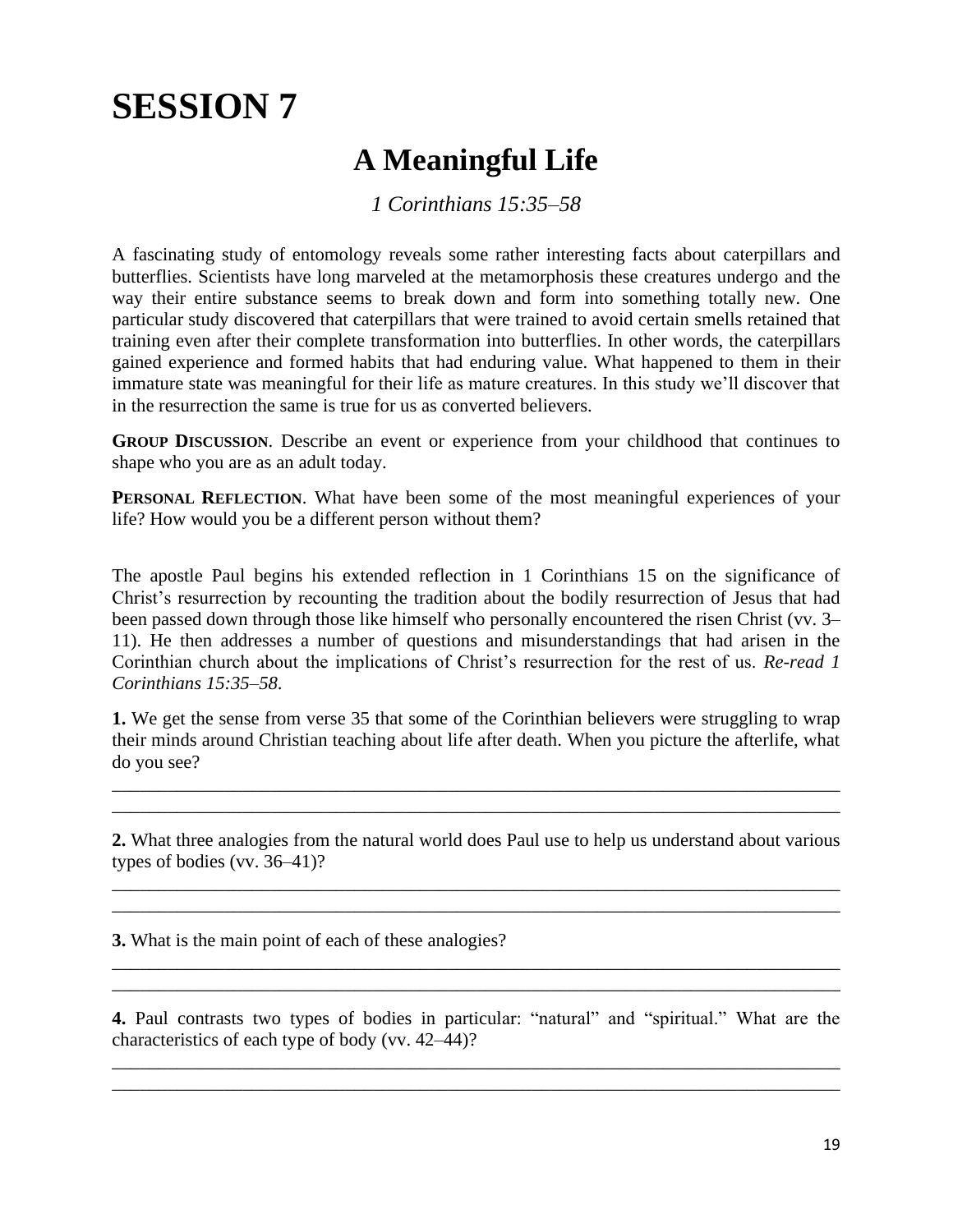**5.** What is the point of Paul's comparison of the "first Adam" and the "last Adam" (vv. 45–50)? \_\_\_\_\_\_\_\_\_\_\_\_\_\_\_\_\_\_\_\_\_\_\_\_\_\_\_\_\_\_\_\_\_\_\_\_\_\_\_\_\_\_\_\_\_\_\_\_\_\_\_\_\_\_\_\_\_\_\_\_\_\_\_\_\_\_\_\_\_\_\_\_\_\_\_\_\_\_

\_\_\_\_\_\_\_\_\_\_\_\_\_\_\_\_\_\_\_\_\_\_\_\_\_\_\_\_\_\_\_\_\_\_\_\_\_\_\_\_\_\_\_\_\_\_\_\_\_\_\_\_\_\_\_\_\_\_\_\_\_\_\_\_\_\_\_\_\_\_\_\_\_\_\_\_\_\_

\_\_\_\_\_\_\_\_\_\_\_\_\_\_\_\_\_\_\_\_\_\_\_\_\_\_\_\_\_\_\_\_\_\_\_\_\_\_\_\_\_\_\_\_\_\_\_\_\_\_\_\_\_\_\_\_\_\_\_\_\_\_\_\_\_\_\_\_\_\_\_\_\_\_\_\_\_\_ \_\_\_\_\_\_\_\_\_\_\_\_\_\_\_\_\_\_\_\_\_\_\_\_\_\_\_\_\_\_\_\_\_\_\_\_\_\_\_\_\_\_\_\_\_\_\_\_\_\_\_\_\_\_\_\_\_\_\_\_\_\_\_\_\_\_\_\_\_\_\_\_\_\_\_\_\_\_

**6.** What "mystery" is revealed in verses 51–53?

**7.** How does this mystery bring about the fulfillment of the saying, "Death has been swallowed up in victory"  $(v. 54)$ ?

\_\_\_\_\_\_\_\_\_\_\_\_\_\_\_\_\_\_\_\_\_\_\_\_\_\_\_\_\_\_\_\_\_\_\_\_\_\_\_\_\_\_\_\_\_\_\_\_\_\_\_\_\_\_\_\_\_\_\_\_\_\_\_\_\_\_\_\_\_\_\_\_\_\_\_\_\_\_ \_\_\_\_\_\_\_\_\_\_\_\_\_\_\_\_\_\_\_\_\_\_\_\_\_\_\_\_\_\_\_\_\_\_\_\_\_\_\_\_\_\_\_\_\_\_\_\_\_\_\_\_\_\_\_\_\_\_\_\_\_\_\_\_\_\_\_\_\_\_\_\_\_\_\_\_\_\_

**8.** Paul bursts into praise of God (v. 57) after contemplating this mystery. How do you react to this mystery after reflecting on it?

\_\_\_\_\_\_\_\_\_\_\_\_\_\_\_\_\_\_\_\_\_\_\_\_\_\_\_\_\_\_\_\_\_\_\_\_\_\_\_\_\_\_\_\_\_\_\_\_\_\_\_\_\_\_\_\_\_\_\_\_\_\_\_\_\_\_\_\_\_\_\_\_\_\_\_\_\_\_ \_\_\_\_\_\_\_\_\_\_\_\_\_\_\_\_\_\_\_\_\_\_\_\_\_\_\_\_\_\_\_\_\_\_\_\_\_\_\_\_\_\_\_\_\_\_\_\_\_\_\_\_\_\_\_\_\_\_\_\_\_\_\_\_\_\_\_\_\_\_\_\_\_\_\_\_\_\_

**9.** What overall conclusion does Paul draw from this discussion of resurrection (v. 58)?

**10.** Why does Paul draw a conclusion focused on this present world when his whole discussion has been oriented toward the future?

\_\_\_\_\_\_\_\_\_\_\_\_\_\_\_\_\_\_\_\_\_\_\_\_\_\_\_\_\_\_\_\_\_\_\_\_\_\_\_\_\_\_\_\_\_\_\_\_\_\_\_\_\_\_\_\_\_\_\_\_\_\_\_\_\_\_\_\_\_\_\_\_\_\_\_\_\_\_ \_\_\_\_\_\_\_\_\_\_\_\_\_\_\_\_\_\_\_\_\_\_\_\_\_\_\_\_\_\_\_\_\_\_\_\_\_\_\_\_\_\_\_\_\_\_\_\_\_\_\_\_\_\_\_\_\_\_\_\_\_\_\_\_\_\_\_\_\_\_\_\_\_\_\_\_\_\_

\_\_\_\_\_\_\_\_\_\_\_\_\_\_\_\_\_\_\_\_\_\_\_\_\_\_\_\_\_\_\_\_\_\_\_\_\_\_\_\_\_\_\_\_\_\_\_\_\_\_\_\_\_\_\_\_\_\_\_\_\_\_\_\_\_\_\_\_\_\_\_\_\_\_\_\_\_\_ \_\_\_\_\_\_\_\_\_\_\_\_\_\_\_\_\_\_\_\_\_\_\_\_\_\_\_\_\_\_\_\_\_\_\_\_\_\_\_\_\_\_\_\_\_\_\_\_\_\_\_\_\_\_\_\_\_\_\_\_\_\_\_\_\_\_\_\_\_\_\_\_\_\_\_\_\_\_

\_\_\_\_\_\_\_\_\_\_\_\_\_\_\_\_\_\_\_\_\_\_\_\_\_\_\_\_\_\_\_\_\_\_\_\_\_\_\_\_\_\_\_\_\_\_\_\_\_\_\_\_\_\_\_\_\_\_\_\_\_\_\_\_\_\_\_\_\_\_\_\_\_\_\_\_\_\_ \_\_\_\_\_\_\_\_\_\_\_\_\_\_\_\_\_\_\_\_\_\_\_\_\_\_\_\_\_\_\_\_\_\_\_\_\_\_\_\_\_\_\_\_\_\_\_\_\_\_\_\_\_\_\_\_\_\_\_\_\_\_\_\_\_\_\_\_\_\_\_\_\_\_\_\_\_\_

\_\_\_\_\_\_\_\_\_\_\_\_\_\_\_\_\_\_\_\_\_\_\_\_\_\_\_\_\_\_\_\_\_\_\_\_\_\_\_\_\_\_\_\_\_\_\_\_\_\_\_\_\_\_\_\_\_\_\_\_\_\_\_\_\_\_\_\_\_\_\_\_\_\_\_\_\_\_ \_\_\_\_\_\_\_\_\_\_\_\_\_\_\_\_\_\_\_\_\_\_\_\_\_\_\_\_\_\_\_\_\_\_\_\_\_\_\_\_\_\_\_\_\_\_\_\_\_\_\_\_\_\_\_\_\_\_\_\_\_\_\_\_\_\_\_\_\_\_\_\_\_\_\_\_\_\_

**11.** Why is our work in the Lord "not in vain" (v. 58)?

**12.** How might you devote yourself more fully to your own "work of the Lord" (v. 58)?

**Prayer For Transformation:** *As you reflect on the great mystery of transformation, offer praise to God who gives you victory over death through Jesus Christ your Lord. Ask God to strengthen you to devote yourself fully to the work of the Lord that will never fade away*.

**Now or Later:** It can be a bit mind bending to ponder what life will be like in a transformed body. Since Jesus Christ is the only one so far who has gone through this human metamorphosis, it's worth exploring what we know of his post-resurrection experience. Read and reflect on John 20–21. What similarities do you see in how Jesus looks, behaves and interacts with others as the risen Lord compared with before he died? What differences do you see? How do these postresurrection stories of Jesus help shape the way you understand your own future and the future of God's world?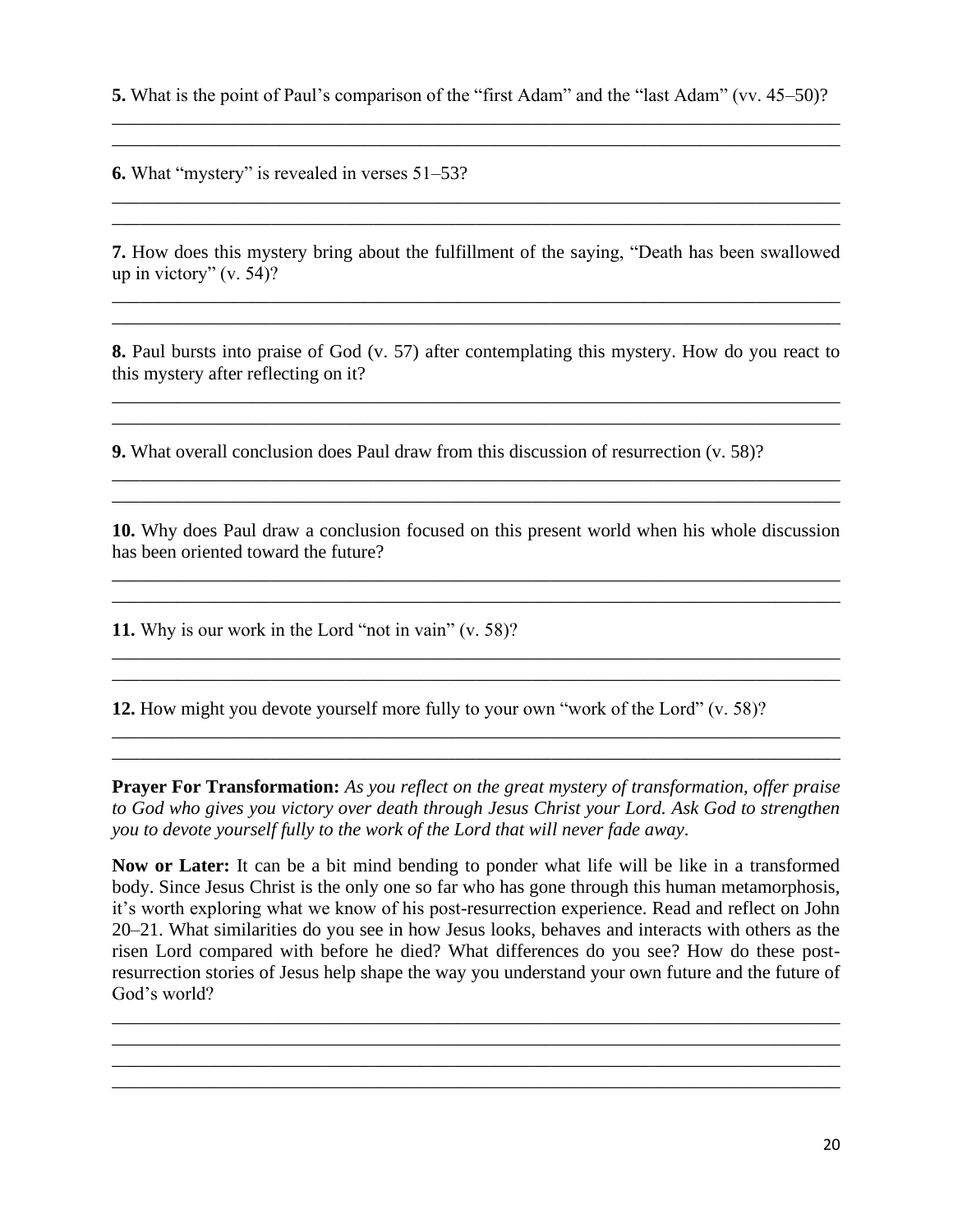## **Freedom to Live**

*Romans 8:1–11*

Shouts of "freedom!" and "we're free!" echoed through the hallways and across the schoolyard. It was as though the shackles of their public school education had been loosed and the prison doors of their classrooms thrown wide open. The wondrous glory of summer vacation reflected off their faces in great gap-toothed grins. Of course, as elementary school students, they were far too young to understand the long-term benefits of education. All they knew in this moment was that life would be different for the next two and a half months, and they couldn't wait to embrace all it had to offer. In this study, we'll explore the kind of freedom we experience through Christ's resurrection.

**GROUP DISCUSSION.** What are some common uses of the term *freedom* in today's world?

**PERSONAL REFLECTION**. When in your life have you felt truly free? What emotions or actions accompanied your sense of freedom?

After describing in detail the sad state of humankind in captivity to sin and death (Romans 7), the apostle Paul looks to the Spirit who raised Christ from the dead for hope in an otherwise hopeless situation. *Re-read Romans 8:1–11*.

\_\_\_\_\_\_\_\_\_\_\_\_\_\_\_\_\_\_\_\_\_\_\_\_\_\_\_\_\_\_\_\_\_\_\_\_\_\_\_\_\_\_\_\_\_\_\_\_\_\_\_\_\_\_\_\_\_\_\_\_\_\_\_\_\_\_\_\_\_\_\_\_\_\_\_\_\_\_ \_\_\_\_\_\_\_\_\_\_\_\_\_\_\_\_\_\_\_\_\_\_\_\_\_\_\_\_\_\_\_\_\_\_\_\_\_\_\_\_\_\_\_\_\_\_\_\_\_\_\_\_\_\_\_\_\_\_\_\_\_\_\_\_\_\_\_\_\_\_\_\_\_\_\_\_\_\_

\_\_\_\_\_\_\_\_\_\_\_\_\_\_\_\_\_\_\_\_\_\_\_\_\_\_\_\_\_\_\_\_\_\_\_\_\_\_\_\_\_\_\_\_\_\_\_\_\_\_\_\_\_\_\_\_\_\_\_\_\_\_\_\_\_\_\_\_\_\_\_\_\_\_\_\_\_\_ \_\_\_\_\_\_\_\_\_\_\_\_\_\_\_\_\_\_\_\_\_\_\_\_\_\_\_\_\_\_\_\_\_\_\_\_\_\_\_\_\_\_\_\_\_\_\_\_\_\_\_\_\_\_\_\_\_\_\_\_\_\_\_\_\_\_\_\_\_\_\_\_\_\_\_\_\_\_

\_\_\_\_\_\_\_\_\_\_\_\_\_\_\_\_\_\_\_\_\_\_\_\_\_\_\_\_\_\_\_\_\_\_\_\_\_\_\_\_\_\_\_\_\_\_\_\_\_\_\_\_\_\_\_\_\_\_\_\_\_\_\_\_\_\_\_\_\_\_\_\_\_\_\_\_\_\_ \_\_\_\_\_\_\_\_\_\_\_\_\_\_\_\_\_\_\_\_\_\_\_\_\_\_\_\_\_\_\_\_\_\_\_\_\_\_\_\_\_\_\_\_\_\_\_\_\_\_\_\_\_\_\_\_\_\_\_\_\_\_\_\_\_\_\_\_\_\_\_\_\_\_\_\_\_\_

\_\_\_\_\_\_\_\_\_\_\_\_\_\_\_\_\_\_\_\_\_\_\_\_\_\_\_\_\_\_\_\_\_\_\_\_\_\_\_\_\_\_\_\_\_\_\_\_\_\_\_\_\_\_\_\_\_\_\_\_\_\_\_\_\_\_\_\_\_\_\_\_\_\_\_\_\_\_ \_\_\_\_\_\_\_\_\_\_\_\_\_\_\_\_\_\_\_\_\_\_\_\_\_\_\_\_\_\_\_\_\_\_\_\_\_\_\_\_\_\_\_\_\_\_\_\_\_\_\_\_\_\_\_\_\_\_\_\_\_\_\_\_\_\_\_\_\_\_\_\_\_\_\_\_\_\_

\_\_\_\_\_\_\_\_\_\_\_\_\_\_\_\_\_\_\_\_\_\_\_\_\_\_\_\_\_\_\_\_\_\_\_\_\_\_\_\_\_\_\_\_\_\_\_\_\_\_\_\_\_\_\_\_\_\_\_\_\_\_\_\_\_\_\_\_\_\_\_\_\_\_\_\_\_\_ \_\_\_\_\_\_\_\_\_\_\_\_\_\_\_\_\_\_\_\_\_\_\_\_\_\_\_\_\_\_\_\_\_\_\_\_\_\_\_\_\_\_\_\_\_\_\_\_\_\_\_\_\_\_\_\_\_\_\_\_\_\_\_\_\_\_\_\_\_\_\_\_\_\_\_\_\_\_

\_\_\_\_\_\_\_\_\_\_\_\_\_\_\_\_\_\_\_\_\_\_\_\_\_\_\_\_\_\_\_\_\_\_\_\_\_\_\_\_\_\_\_\_\_\_\_\_\_\_\_\_\_\_\_\_\_\_\_\_\_\_\_\_\_\_\_\_\_\_\_\_\_\_\_\_\_\_ \_\_\_\_\_\_\_\_\_\_\_\_\_\_\_\_\_\_\_\_\_\_\_\_\_\_\_\_\_\_\_\_\_\_\_\_\_\_\_\_\_\_\_\_\_\_\_\_\_\_\_\_\_\_\_\_\_\_\_\_\_\_\_\_\_\_\_\_\_\_\_\_\_\_\_\_\_\_

**1.** How would you define or describe the nature of true freedom?

**2.** What assurance is offered in verse 1 to those who are in Christ Jesus?

**3.** In what way has the Spirit of life set us free from sin and death (vv. 2–4)?

**4.** What does the Spirit desire and what does the flesh desire (v. 5)?

**5.** What does it look like for us to "live in accordance with the Spirit" in everyday life (v. 5)?

**6.** What comes to those who set their mind on the Spirit instead of the flesh (v. 6)?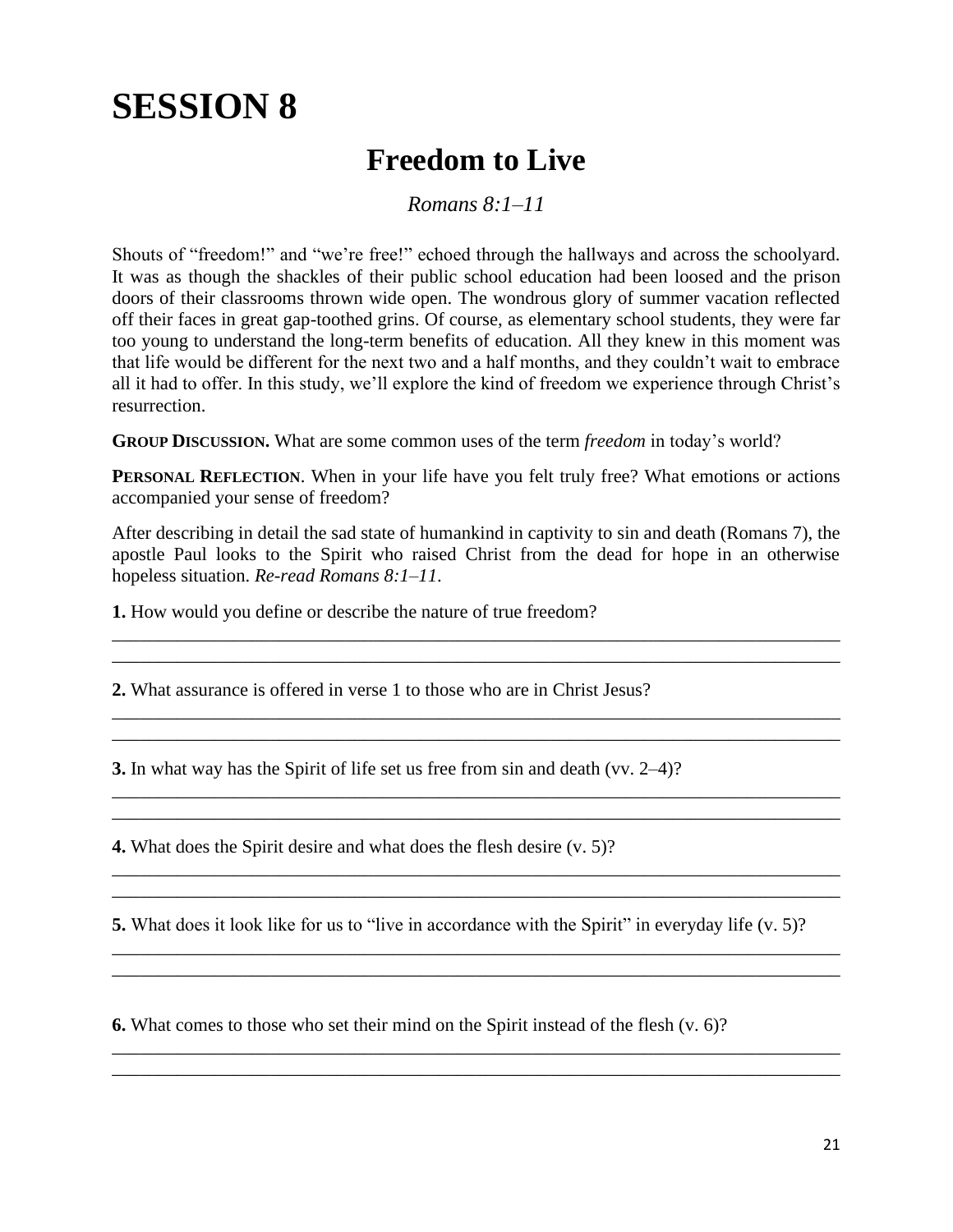**7.** If we are Christ's people who live in the Spirit, why do we sometimes still experience the hostility of the flesh toward God (vv. 7–8)?

\_\_\_\_\_\_\_\_\_\_\_\_\_\_\_\_\_\_\_\_\_\_\_\_\_\_\_\_\_\_\_\_\_\_\_\_\_\_\_\_\_\_\_\_\_\_\_\_\_\_\_\_\_\_\_\_\_\_\_\_\_\_\_\_\_\_\_\_\_\_\_\_\_\_\_\_\_\_ \_\_\_\_\_\_\_\_\_\_\_\_\_\_\_\_\_\_\_\_\_\_\_\_\_\_\_\_\_\_\_\_\_\_\_\_\_\_\_\_\_\_\_\_\_\_\_\_\_\_\_\_\_\_\_\_\_\_\_\_\_\_\_\_\_\_\_\_\_\_\_\_\_\_\_\_\_\_

\_\_\_\_\_\_\_\_\_\_\_\_\_\_\_\_\_\_\_\_\_\_\_\_\_\_\_\_\_\_\_\_\_\_\_\_\_\_\_\_\_\_\_\_\_\_\_\_\_\_\_\_\_\_\_\_\_\_\_\_\_\_\_\_\_\_\_\_\_\_\_\_\_\_\_\_\_\_ \_\_\_\_\_\_\_\_\_\_\_\_\_\_\_\_\_\_\_\_\_\_\_\_\_\_\_\_\_\_\_\_\_\_\_\_\_\_\_\_\_\_\_\_\_\_\_\_\_\_\_\_\_\_\_\_\_\_\_\_\_\_\_\_\_\_\_\_\_\_\_\_\_\_\_\_\_\_

**8.** In what areas of your life do you seek freedom from the flesh in order to live for God?

**9.** In what way are our bodies already dead (v. 10)?

**10.** The very same Spirit who raised Jesus from the dead lives in us. According to verse 11, what is this Spirit doing for us?

\_\_\_\_\_\_\_\_\_\_\_\_\_\_\_\_\_\_\_\_\_\_\_\_\_\_\_\_\_\_\_\_\_\_\_\_\_\_\_\_\_\_\_\_\_\_\_\_\_\_\_\_\_\_\_\_\_\_\_\_\_\_\_\_\_\_\_\_\_\_\_\_\_\_\_\_\_\_ \_\_\_\_\_\_\_\_\_\_\_\_\_\_\_\_\_\_\_\_\_\_\_\_\_\_\_\_\_\_\_\_\_\_\_\_\_\_\_\_\_\_\_\_\_\_\_\_\_\_\_\_\_\_\_\_\_\_\_\_\_\_\_\_\_\_\_\_\_\_\_\_\_\_\_\_\_\_

\_\_\_\_\_\_\_\_\_\_\_\_\_\_\_\_\_\_\_\_\_\_\_\_\_\_\_\_\_\_\_\_\_\_\_\_\_\_\_\_\_\_\_\_\_\_\_\_\_\_\_\_\_\_\_\_\_\_\_\_\_\_\_\_\_\_\_\_\_\_\_\_\_\_\_\_\_\_

\_\_\_\_\_\_\_\_\_\_\_\_\_\_\_\_\_\_\_\_\_\_\_\_\_\_\_\_\_\_\_\_\_\_\_\_\_\_\_\_\_\_\_\_\_\_\_\_\_\_\_\_\_\_\_\_\_\_\_\_\_\_\_\_\_\_\_\_\_\_\_\_\_\_\_\_\_\_ \_\_\_\_\_\_\_\_\_\_\_\_\_\_\_\_\_\_\_\_\_\_\_\_\_\_\_\_\_\_\_\_\_\_\_\_\_\_\_\_\_\_\_\_\_\_\_\_\_\_\_\_\_\_\_\_\_\_\_\_\_\_\_\_\_\_\_\_\_\_\_\_\_\_\_\_\_\_

**11.** Where do you see the Spirit of the risen Lord at work in your own life?

**12.** How might you more fully embrace the freedom of the Spirit?

**Prayer for Transformation***: Celebrate that you are no longer condemned for your sins and failures. Rejoice in your freedom from captivity to sin and death through the Spirit of the risen Lord. Ask God to help you live more fully in step with the Spirit of resurrection at work in you so you may experience his life and peace more each day*.

\_\_\_\_\_\_\_\_\_\_\_\_\_\_\_\_\_\_\_\_\_\_\_\_\_\_\_\_\_\_\_\_\_\_\_\_\_\_\_\_\_\_\_\_\_\_\_\_\_\_\_\_\_\_\_\_\_\_\_\_\_\_\_\_\_\_\_\_\_\_\_\_\_\_\_\_\_\_

**Now or Later:** The nature of true Christian freedom seems to have been one of Paul's favorite subjects. Reflect on Romans 6; Galatians 5 and 2 Corinthians 3. How does the biblical understanding of freedom compare with popular notions of freedom? What role does the Spirit play? Why does the resurrection matter?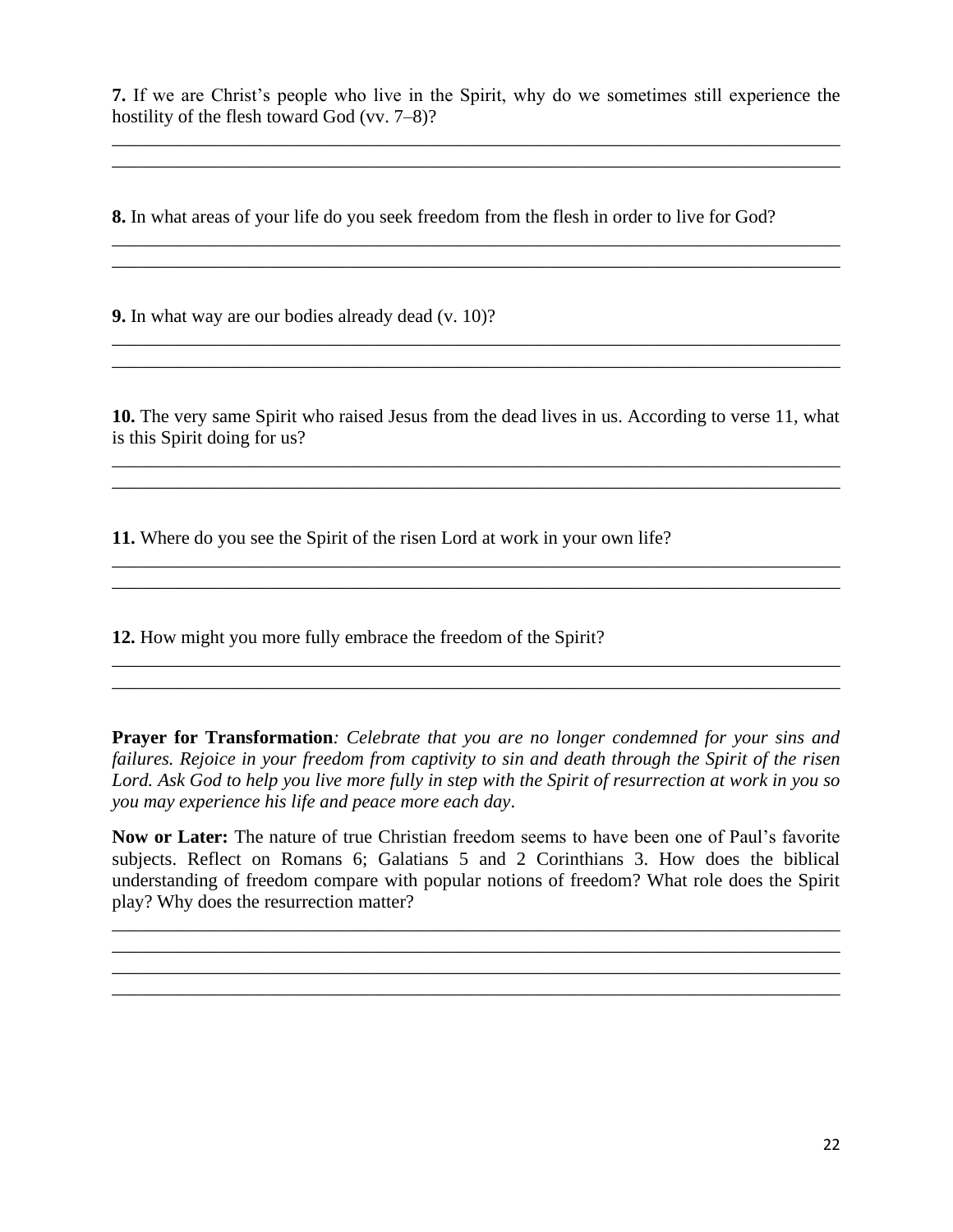### **New Clothes**

*Colossians 3:1–17*

It didn't take her long to realize that she was terribly underdressed. The first time at one of her new acquaintance's garden parties and she had really misjudged the dress code. She had never noticed before just how raggedy her favorite jeans were. Or how obvious that stain on her blouse was. And why did she opt for the flip-flops today of all days? As the other attendees began glancing skeptically in her direction, she wished she could vanish and reenter the party wearing the proper attire. In this study we'll get a "fashion lesson" from the apostle Paul, who instructs us what not to wear in the presence of the risen Lord and offers us a much better wardrobe instead.

**GROUP DISCUSSION.** Describe a time when you were either embarrassed by what you were wearing or felt that your clothing gave a wrong impression of you. Did this experience change the way you dressed in the future?

**PERSONAL REFLECTION.** How do your actions function as "clothing" in the way they reveal to others something about who you are or what you value?

The Colossian believers were struggling to understand how to live as Christians. Some were even turning back to various human traditions and philosophies (2:8) or rules and observances (2:16) for guidance. So Paul explains the unique nature of the Christian life to them in terms of what it means for believers to be included in the risen and exalted life of Christ. Then he invites them to strip off their old clothes and put on some new ones. *Re-read Colossians 3:1–17*.

**1.** In what ways do you share the Colossians' struggle with knowing how to live as a Christian in a not-so-Christian world?

\_\_\_\_\_\_\_\_\_\_\_\_\_\_\_\_\_\_\_\_\_\_\_\_\_\_\_\_\_\_\_\_\_\_\_\_\_\_\_\_\_\_\_\_\_\_\_\_\_\_\_\_\_\_\_\_\_\_\_\_\_\_\_\_\_\_\_\_\_\_\_\_\_\_\_\_\_\_ \_\_\_\_\_\_\_\_\_\_\_\_\_\_\_\_\_\_\_\_\_\_\_\_\_\_\_\_\_\_\_\_\_\_\_\_\_\_\_\_\_\_\_\_\_\_\_\_\_\_\_\_\_\_\_\_\_\_\_\_\_\_\_\_\_\_\_\_\_\_\_\_\_\_\_\_\_\_

**2.** How do verses 1–4 challenge and reorient the way you understand who you are as a Christian? \_\_\_\_\_\_\_\_\_\_\_\_\_\_\_\_\_\_\_\_\_\_\_\_\_\_\_\_\_\_\_\_\_\_\_\_\_\_\_\_\_\_\_\_\_\_\_\_\_\_\_\_\_\_\_\_\_\_\_\_\_\_\_\_\_\_\_\_\_\_\_\_\_\_\_\_\_\_

\_\_\_\_\_\_\_\_\_\_\_\_\_\_\_\_\_\_\_\_\_\_\_\_\_\_\_\_\_\_\_\_\_\_\_\_\_\_\_\_\_\_\_\_\_\_\_\_\_\_\_\_\_\_\_\_\_\_\_\_\_\_\_\_\_\_\_\_\_\_\_\_\_\_\_\_\_\_

\_\_\_\_\_\_\_\_\_\_\_\_\_\_\_\_\_\_\_\_\_\_\_\_\_\_\_\_\_\_\_\_\_\_\_\_\_\_\_\_\_\_\_\_\_\_\_\_\_\_\_\_\_\_\_\_\_\_\_\_\_\_\_\_\_\_\_\_\_\_\_\_\_\_\_\_\_\_

\_\_\_\_\_\_\_\_\_\_\_\_\_\_\_\_\_\_\_\_\_\_\_\_\_\_\_\_\_\_\_\_\_\_\_\_\_\_\_\_\_\_\_\_\_\_\_\_\_\_\_\_\_\_\_\_\_\_\_\_\_\_\_\_\_\_\_\_\_\_\_\_\_\_\_\_\_\_ \_\_\_\_\_\_\_\_\_\_\_\_\_\_\_\_\_\_\_\_\_\_\_\_\_\_\_\_\_\_\_\_\_\_\_\_\_\_\_\_\_\_\_\_\_\_\_\_\_\_\_\_\_\_\_\_\_\_\_\_\_\_\_\_\_\_\_\_\_\_\_\_\_\_\_\_\_\_

**3.** What are the "things above" that we are instructed to set our hearts and minds on (vv. 1–2)? \_\_\_\_\_\_\_\_\_\_\_\_\_\_\_\_\_\_\_\_\_\_\_\_\_\_\_\_\_\_\_\_\_\_\_\_\_\_\_\_\_\_\_\_\_\_\_\_\_\_\_\_\_\_\_\_\_\_\_\_\_\_\_\_\_\_\_\_\_\_\_\_\_\_\_\_\_\_

**4.** What will happen to us when Christ "appears" (v. 4)?

**5.** What are some of the earthly things that we are instructed to "put to death" or "rid ourselves of" (vv. 5–9)?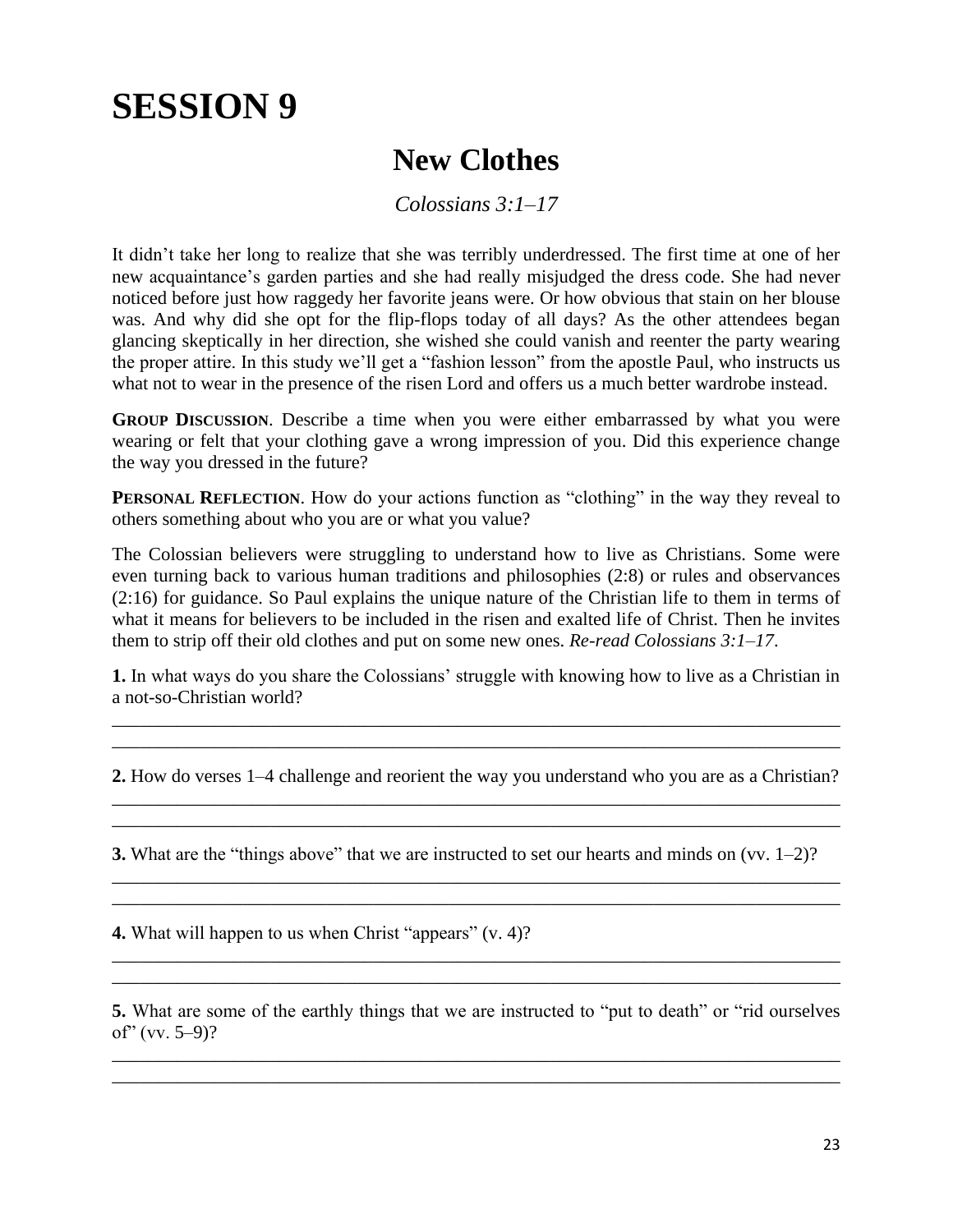**6.** Why must we strip off these earthly things?

**7.** What earthly things do you most struggle to get rid of in your life?

**8.** What are some of the wide-reaching, society-altering benefits of being clothed with the new self (vv. 10–11)?

\_\_\_\_\_\_\_\_\_\_\_\_\_\_\_\_\_\_\_\_\_\_\_\_\_\_\_\_\_\_\_\_\_\_\_\_\_\_\_\_\_\_\_\_\_\_\_\_\_\_\_\_\_\_\_\_\_\_\_\_\_\_\_\_\_\_\_\_\_\_\_\_\_\_\_\_\_\_ \_\_\_\_\_\_\_\_\_\_\_\_\_\_\_\_\_\_\_\_\_\_\_\_\_\_\_\_\_\_\_\_\_\_\_\_\_\_\_\_\_\_\_\_\_\_\_\_\_\_\_\_\_\_\_\_\_\_\_\_\_\_\_\_\_\_\_\_\_\_\_\_\_\_\_\_\_\_

 $\mathcal{L}_\mathcal{L} = \{ \mathcal{L}_\mathcal{L} = \{ \mathcal{L}_\mathcal{L} = \{ \mathcal{L}_\mathcal{L} = \{ \mathcal{L}_\mathcal{L} = \{ \mathcal{L}_\mathcal{L} = \{ \mathcal{L}_\mathcal{L} = \{ \mathcal{L}_\mathcal{L} = \{ \mathcal{L}_\mathcal{L} = \{ \mathcal{L}_\mathcal{L} = \{ \mathcal{L}_\mathcal{L} = \{ \mathcal{L}_\mathcal{L} = \{ \mathcal{L}_\mathcal{L} = \{ \mathcal{L}_\mathcal{L} = \{ \mathcal{L}_\mathcal{$ \_\_\_\_\_\_\_\_\_\_\_\_\_\_\_\_\_\_\_\_\_\_\_\_\_\_\_\_\_\_\_\_\_\_\_\_\_\_\_\_\_\_\_\_\_\_\_\_\_\_\_\_\_\_\_\_\_\_\_\_\_\_\_\_\_\_\_\_\_\_\_\_\_\_\_\_\_\_

\_\_\_\_\_\_\_\_\_\_\_\_\_\_\_\_\_\_\_\_\_\_\_\_\_\_\_\_\_\_\_\_\_\_\_\_\_\_\_\_\_\_\_\_\_\_\_\_\_\_\_\_\_\_\_\_\_\_\_\_\_\_\_\_\_\_\_\_\_\_\_\_\_\_\_\_\_\_

\_\_\_\_\_\_\_\_\_\_\_\_\_\_\_\_\_\_\_\_\_\_\_\_\_\_\_\_\_\_\_\_\_\_\_\_\_\_\_\_\_\_\_\_\_\_\_\_\_\_\_\_\_\_\_\_\_\_\_\_\_\_\_\_\_\_\_\_\_\_\_\_\_\_\_\_\_\_ \_\_\_\_\_\_\_\_\_\_\_\_\_\_\_\_\_\_\_\_\_\_\_\_\_\_\_\_\_\_\_\_\_\_\_\_\_\_\_\_\_\_\_\_\_\_\_\_\_\_\_\_\_\_\_\_\_\_\_\_\_\_\_\_\_\_\_\_\_\_\_\_\_\_\_\_\_\_

**9.** How is our new clothing characterized (vv. 12–14)?

**10.** Why do we often have a difficult time wearing some of these new items?

**11.** How does Paul encourage us to draw on Christ's own resources as we clothe ourselves (see particularly vv. 13, 15, 16)?

\_\_\_\_\_\_\_\_\_\_\_\_\_\_\_\_\_\_\_\_\_\_\_\_\_\_\_\_\_\_\_\_\_\_\_\_\_\_\_\_\_\_\_\_\_\_\_\_\_\_\_\_\_\_\_\_\_\_\_\_\_\_\_\_\_\_\_\_\_\_\_\_\_\_\_\_\_\_ \_\_\_\_\_\_\_\_\_\_\_\_\_\_\_\_\_\_\_\_\_\_\_\_\_\_\_\_\_\_\_\_\_\_\_\_\_\_\_\_\_\_\_\_\_\_\_\_\_\_\_\_\_\_\_\_\_\_\_\_\_\_\_\_\_\_\_\_\_\_\_\_\_\_\_\_\_\_

\_\_\_\_\_\_\_\_\_\_\_\_\_\_\_\_\_\_\_\_\_\_\_\_\_\_\_\_\_\_\_\_\_\_\_\_\_\_\_\_\_\_\_\_\_\_\_\_\_\_\_\_\_\_\_\_\_\_\_\_\_\_\_\_\_\_\_\_\_\_\_\_\_\_\_\_\_\_ \_\_\_\_\_\_\_\_\_\_\_\_\_\_\_\_\_\_\_\_\_\_\_\_\_\_\_\_\_\_\_\_\_\_\_\_\_\_\_\_\_\_\_\_\_\_\_\_\_\_\_\_\_\_\_\_\_\_\_\_\_\_\_\_\_\_\_\_\_\_\_\_\_\_\_\_\_\_

**12.** How would your life look different if every "word" and "deed" were done in the name of the risen Lord and with gratitude to God (v. 17)?

\_\_\_\_\_\_\_\_\_\_\_\_\_\_\_\_\_\_\_\_\_\_\_\_\_\_\_\_\_\_\_\_\_\_\_\_\_\_\_\_\_\_\_\_\_\_\_\_\_\_\_\_\_\_\_\_\_\_\_\_\_\_\_\_\_\_\_\_\_\_\_\_\_\_\_\_\_\_ \_\_\_\_\_\_\_\_\_\_\_\_\_\_\_\_\_\_\_\_\_\_\_\_\_\_\_\_\_\_\_\_\_\_\_\_\_\_\_\_\_\_\_\_\_\_\_\_\_\_\_\_\_\_\_\_\_\_\_\_\_\_\_\_\_\_\_\_\_\_\_\_\_\_\_\_\_\_

**Prayer for Transformation***: Give thanks to the Lord for the great riches that are yours in the risen Christ. Express your desire to be finished with the tattered sin-stained clothing of your old self and be fully adorned with the beautiful garments of the new self, reflecting the glory of Christ in all things*.

**Now or Later:** The image of putting off the old self and "clothing" ourselves with something new is a common image in the New Testament. Take some time to read and reflect on Ephesians 4:22–25; 1 Peter 5:5–6 and Revelation 3:17–18. What specifically do each of these passages ask us to put aside? What new clothing do they encourage us to put on? How do the characteristics of the new clothing reflect the character of Christ himself?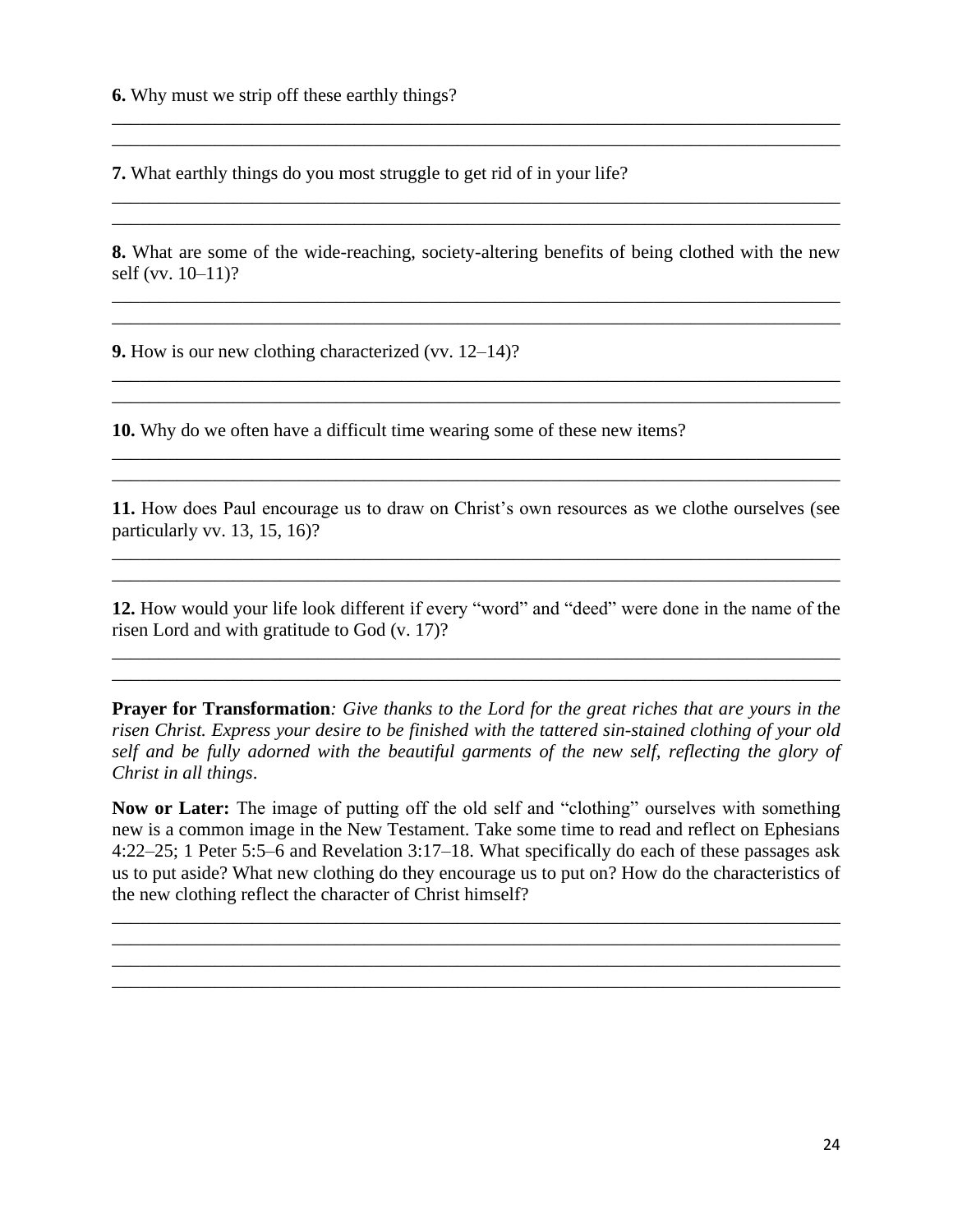## **All Things New**

*Revelation 21:1–8*

I'm always inspired by artists who take old, worn out, broken items and make them into something beautiful and new, maybe that's why I like re-upholstery. An old chair re-upholstered. A Collage made from scraps of paper. A piece of art made from recycled metal. Sculptures made from the remains of aluminum cans. Wallets made from old clothes and rags. Things that look to most of us as though they have no further purpose in this world are refashioned and given a new future. Perhaps this is a little bit like God's intention for our world. In this study we'll watch with John as a new future for God's resurrected people is fashioned out of the brokenness of this world.

GROUP DISCUSSION. When have you seen someone take something old and apparently useless and make it into something new?

PERSONAL REFLECTION. What feels broken and worn out in your life? In what areas do you long to be made new and given new direction and purpose?

Much of the wild, apocalyptic book of Revelation is concerned with the brokenness of the world and the dire consequences of evil and rebellion against God. But it also assures us that God has not abandoned the world. It promises that death will be cast out and the whole creation be renewed by the power of the one who triumphed over the grave. There is an unimaginably beautiful future in store for the resurrected people of God. *Read Revelation 21:1–8*.

**1.** Imagine that you are with John watching this vision unfold before you. How would you respond to each of the images?

\_\_\_\_\_\_\_\_\_\_\_\_\_\_\_\_\_\_\_\_\_\_\_\_\_\_\_\_\_\_\_\_\_\_\_\_\_\_\_\_\_\_\_\_\_\_\_\_\_\_\_\_\_\_\_\_\_\_\_\_\_\_\_\_\_\_\_\_\_\_\_\_\_\_\_\_\_\_ \_\_\_\_\_\_\_\_\_\_\_\_\_\_\_\_\_\_\_\_\_\_\_\_\_\_\_\_\_\_\_\_\_\_\_\_\_\_\_\_\_\_\_\_\_\_\_\_\_\_\_\_\_\_\_\_\_\_\_\_\_\_\_\_\_\_\_\_\_\_\_\_\_\_\_\_\_\_

\_\_\_\_\_\_\_\_\_\_\_\_\_\_\_\_\_\_\_\_\_\_\_\_\_\_\_\_\_\_\_\_\_\_\_\_\_\_\_\_\_\_\_\_\_\_\_\_\_\_\_\_\_\_\_\_\_\_\_\_\_\_\_\_\_\_\_\_\_\_\_\_\_\_\_\_\_\_ \_\_\_\_\_\_\_\_\_\_\_\_\_\_\_\_\_\_\_\_\_\_\_\_\_\_\_\_\_\_\_\_\_\_\_\_\_\_\_\_\_\_\_\_\_\_\_\_\_\_\_\_\_\_\_\_\_\_\_\_\_\_\_\_\_\_\_\_\_\_\_\_\_\_\_\_\_\_

\_\_\_\_\_\_\_\_\_\_\_\_\_\_\_\_\_\_\_\_\_\_\_\_\_\_\_\_\_\_\_\_\_\_\_\_\_\_\_\_\_\_\_\_\_\_\_\_\_\_\_\_\_\_\_\_\_\_\_\_\_\_\_\_\_\_\_\_\_\_\_\_\_\_\_\_\_\_ \_\_\_\_\_\_\_\_\_\_\_\_\_\_\_\_\_\_\_\_\_\_\_\_\_\_\_\_\_\_\_\_\_\_\_\_\_\_\_\_\_\_\_\_\_\_\_\_\_\_\_\_\_\_\_\_\_\_\_\_\_\_\_\_\_\_\_\_\_\_\_\_\_\_\_\_\_\_

**2.** What happens to the first heaven and the first earth that we live in now (v. 1)?

**3.** Why do you think this must this happen?

**4.** The voice from the throne declares that "God's dwelling place is now among the people" (v. 3). How will this be different from the way we experience God's presence with us now?

\_\_\_\_\_\_\_\_\_\_\_\_\_\_\_\_\_\_\_\_\_\_\_\_\_\_\_\_\_\_\_\_\_\_\_\_\_\_\_\_\_\_\_\_\_\_\_\_\_\_\_\_\_\_\_\_\_\_\_\_\_\_\_\_\_\_\_\_\_\_\_\_\_\_\_\_\_\_ \_\_\_\_\_\_\_\_\_\_\_\_\_\_\_\_\_\_\_\_\_\_\_\_\_\_\_\_\_\_\_\_\_\_\_\_\_\_\_\_\_\_\_\_\_\_\_\_\_\_\_\_\_\_\_\_\_\_\_\_\_\_\_\_\_\_\_\_\_\_\_\_\_\_\_\_\_\_

\_\_\_\_\_\_\_\_\_\_\_\_\_\_\_\_\_\_\_\_\_\_\_\_\_\_\_\_\_\_\_\_\_\_\_\_\_\_\_\_\_\_\_\_\_\_\_\_\_\_\_\_\_\_\_\_\_\_\_\_\_\_\_\_\_\_\_\_\_\_\_\_\_\_\_\_\_\_ \_\_\_\_\_\_\_\_\_\_\_\_\_\_\_\_\_\_\_\_\_\_\_\_\_\_\_\_\_\_\_\_\_\_\_\_\_\_\_\_\_\_\_\_\_\_\_\_\_\_\_\_\_\_\_\_\_\_\_\_\_\_\_\_\_\_\_\_\_\_\_\_\_\_\_\_\_\_

**5.** What will life be like in this place (v. 4)?